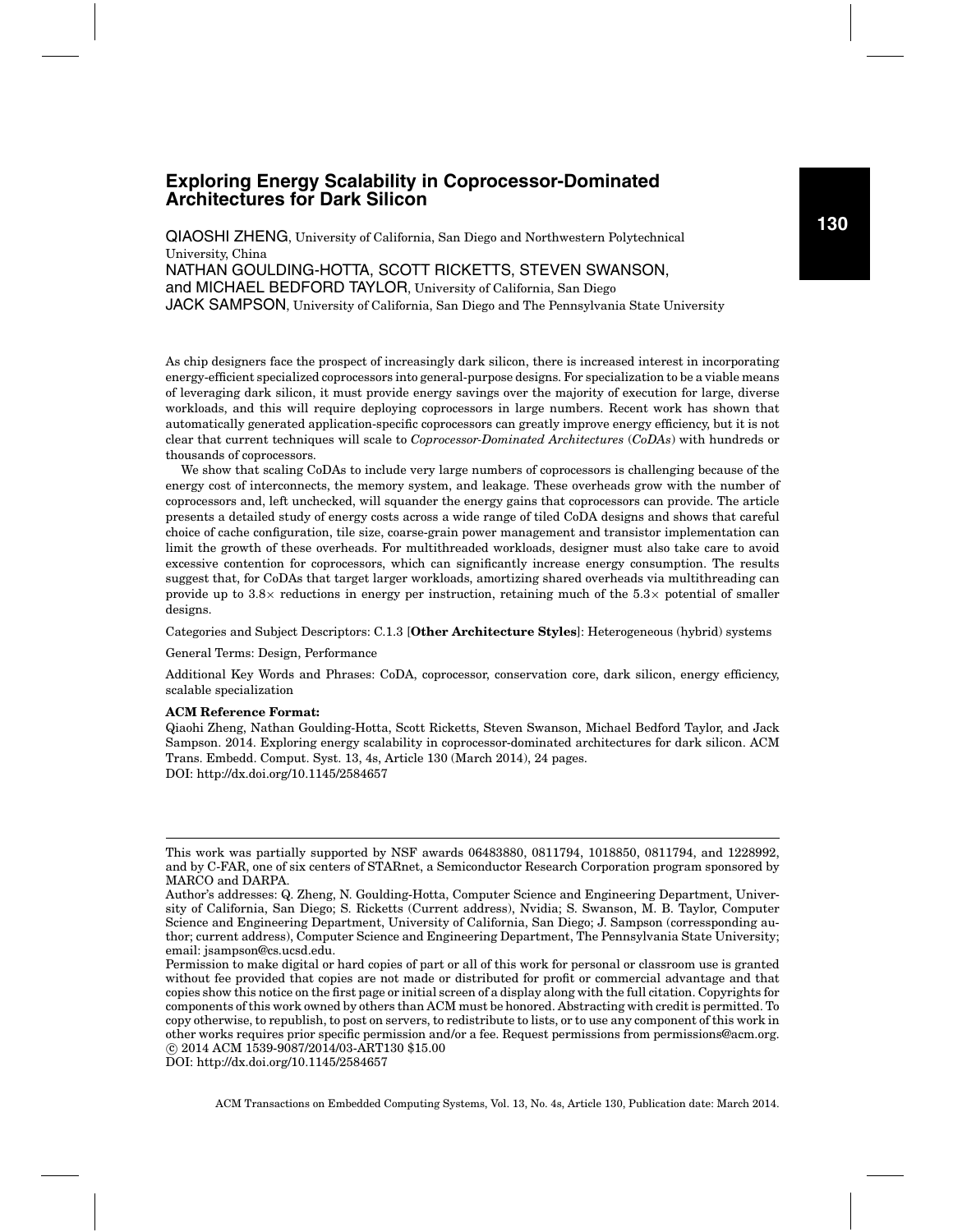# **1. INTRODUCTION**

The end of Dennard scaling [Dennard et al. 1974], combined with fixed power budgets, has resulted in designs where larger and larger fractions of a chip's silicon area must remain inactive in order to stay within its power budget. This *dark silicon* results from the *utilization wall* [Venkatesh et al. 2010; Goulding et al. 2010; Esmaeilzadeh et al. 2011; Hardavellas et al. 2011; Taylor 2012, 2013; Govindaraju et al. 2012; Semiconductor Industries Association 2012]: the observation that the percentage of a chip that can switch at full frequency is dropping precipitously with each process generation.

As progressively decreasing portions of a chip's transistors can be fully utilized, silicon area becomes less expensive relative to power and energy consumption. This shift calls for new architectural techniques that trade dark silicon area for energy efficiency. One such technique is the use of specialized coprocessors. Specialized coprocessors are becoming commonplace across smartphone, tablet, and desktop chips. These chips now include diverse functions such as H.264 accelerators, Viterbi baseband processing blocks, and cascade-based face detection pipelines. This trend will continue to accelerate as energy efficiency continues to drive processor design.

Dark silicon is a plentiful resource now and will become more so. As a result, chip designers can include many of these coprocessors, each one specializing to an even greater degree for a smaller fraction of the workload. This specialization can target both energy savings [Venkatesh et al. 2010] and/or performance [Clark et al. 2008]. Recent work [Goulding et al. 2010; Hardavellas et al. 2011] has proposed using dark silicon to implement a host of specialized coprocessors, each of which is a factor of ten or more energy efficient than a general-purpose processor. Although prior work has explored the effectiveness of coprocessor-enabled systems for single applications or small, targeted workloads, to be generally useful these coprocesor-enabled systems must realize savings across broad and diverse workloads, which means scaling to workloads featuring dozens or even hundreds of applications.

As the number of coprocessors scales up, these designs will transform from coprocessor-enabled systems to *Coprocessor-Dominated Architectures* (*CoDAs*). In CoDAs execution hops among coprocessors and general-purpose cores depending on which is most efficient for the current task, while unused components enter deep lowpower modes. Area budgets at the 22nm node and beyond will provide sufficient transistor resources to build CoDAs that contain hundreds or thousands of coprocessors, enabling designers to target higher coverage over ever-larger workloads. The larger the fraction of the workload that the specialized coprocessors can cover, the larger the potential increase in overall efficiency that CoDAs can provide.

However, designing scalable CoDAs will raise numerous architectural challenges. Energy consumption from integration overheads grows as CoDAs scale, eroding potential savings. Although each coprocessor can improve performance and/or efficiency in isolation, assembling many coprocessors into a single architecture causes expansion of the on-chip interconnect and increases the complexity of the memory system. So much of the chip is idle (i.e., dark) at any moment that leakage energy from idle components is a much larger problem for dark silicon systems than for conventional designs. Increasing coprocessor counts can increase the frequency of migration between them, adding migration overheads and impacting cache performance. If designers are not careful, these inefficiencies can overshadow the benefits that the coprocessors provide.

CoDAs also raise questions with respect to application coverage and the usage model for coprocessors. Traditional coprocessors target a few, key applications (e.g., video decoding). However, in a CoDA, almost all applications will be using coprocessors, and multithreaded applications may use several at once. If applications compete for a particular coprocessor, then either performance or efficiency will suffer, as the losing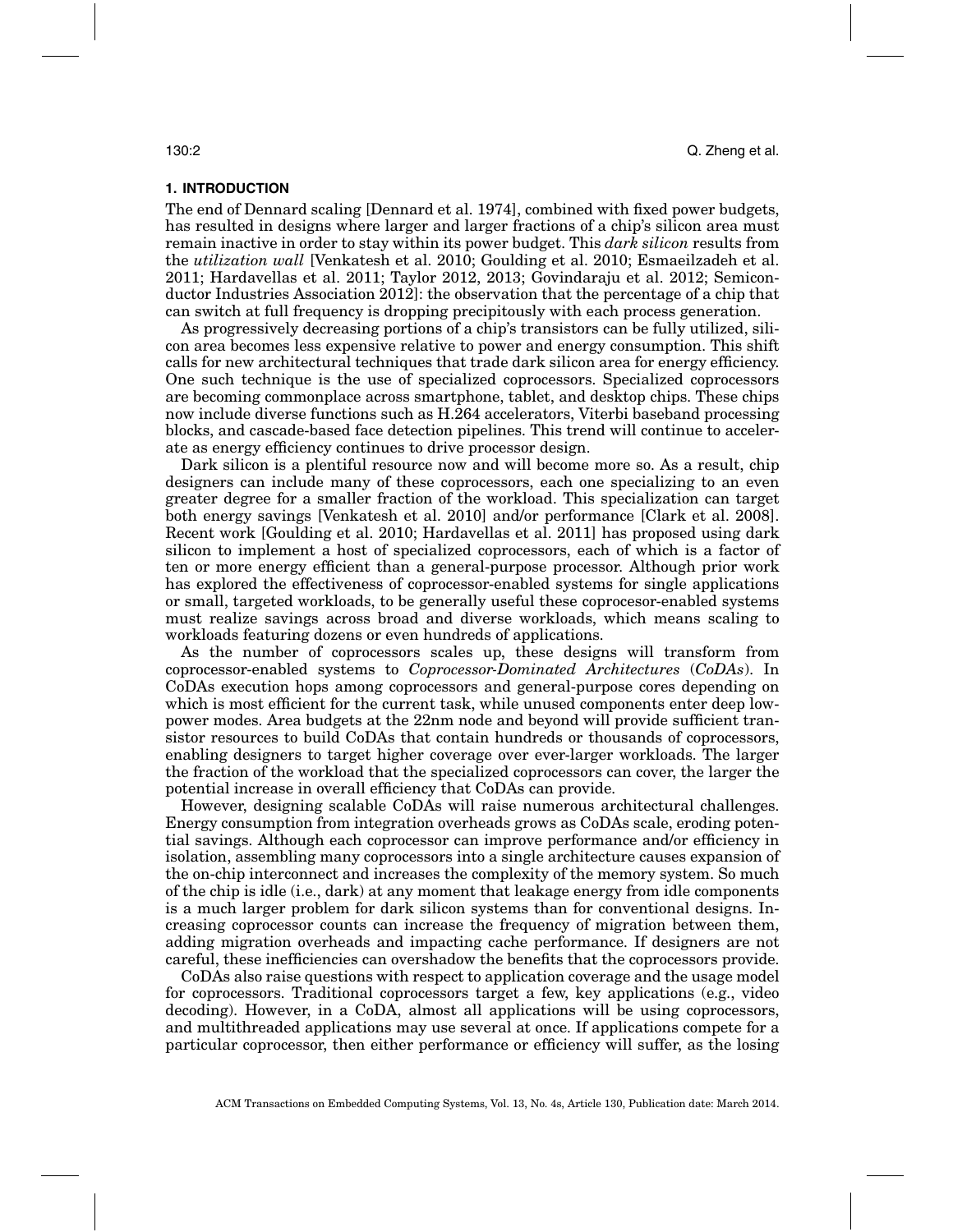Exploring Energy Scalability in Coprocessor-Dominated Architectures for Dark Silicon 130:3

thread either waits for access to the coprocessor or falls back to executing on a generalpurpose core. For multithreaded workloads, these conflicts can dramatically reduce the efficiency of CoDAs.

This article systematically explores the design space for CoDA systems to observe how CoDA efficiency scales with larger and highly multithreaded workloads. We survey CoDA designs to understand the impact of both high-level architectural decisions (e.g., cache sizes and the number of coprocessors) and low-level implementation choices (e.g., the type of transistors to use and how to manage power gating). Then, we measure the impact of running concurrent threads on a CoDA, and explore methods for reducing the impact of competition for contended coprocessors.

This article shows that the main limiter on the efficiency of larger CoDAs is the efficiency of the other on-chip components and the leakage through dark silicon. In particular, we show the following.

- —*Without aggressive power management, leakage precludes efficiency benefits from large CoDAs, and we show that, even with aggressive power management, leakage is still a sizable fraction of CoDA energy that grows with coprocessor count.* In a CoDA, the leakage of the inactive components can be higher than the dynamic power of the active components. Despite this, we also show that CoDAs can still scale to workloads requiring hundreds of coprocessors while retaining  $3.5\times$  efficiency gains.
- —*CoDAs must have efficient power management, networks, and memory systems in order to retain high overall efficiency as they scale.* Our results provide a roadmap for how improvements in power management, network, and memory system efficiency would improve CoDA efficiency. In particular, the results provide strong motivation for mechanisms to render dark silicon truly dark. For multithreaded workloads, the results suggest that the impact of threads competing for coprocessors can be mitigated with only a modest increase in area.
- —*A scalable CoDA design approach can continue to deliver superior efficiency even for large workloads.* The study suggests that a CoDA design approach that can deliver  $5.3\times$  improvements in energy efficiency and  $5.0\times$  improvements in energy-delay product for small workloads could continue to yield improvements of  $3.7\times$  in energy and  $3.5\times$  in energy delay for designs covering over 100 applications.

The rest of this article proceeds as follows. Section 2 describes the CoDA and coprocessor architectures we use in this work and the workload we target. Section 3 describes the model we use to evaluate potential CoDA designs. Section 4 explores the design space of energy consumption in CoDA designs, and Section 5 addresses issues related to multithreading. Finally, Section 6 reviews related work, and Section 7 concludes.

# **2. CODA ARCHITECTURE AND WORKLOAD**

A scalable approach to building CoDAs needs to accommodate designs with hundreds or thousands of coprocessors that target a wide range of applications. In this section we describe the type of coprocessors we will target in this work and introduce a class of heterogeneous, tile-based architectures that will allow designers to build (and us to evaluate) CoDA designs covering a wide range of sizes. Although our approach to evaluating CoDAs is independent of the internal architecture of the coprocessors, for simplicity, we will focus on a single style of coprocessor design. This section also describes the workload we use to guide the design of the CoDAs we evaluate in later sections.

# **2.1. Architecture**

Figure 1 provides a high-level view of the CoDAs this work examines. These CoDAs are heterogeneous, tiled designs. Each tile contains one general-purpose host processor, coherent L1 instruction and data caches, a dynamic routing network switch, and many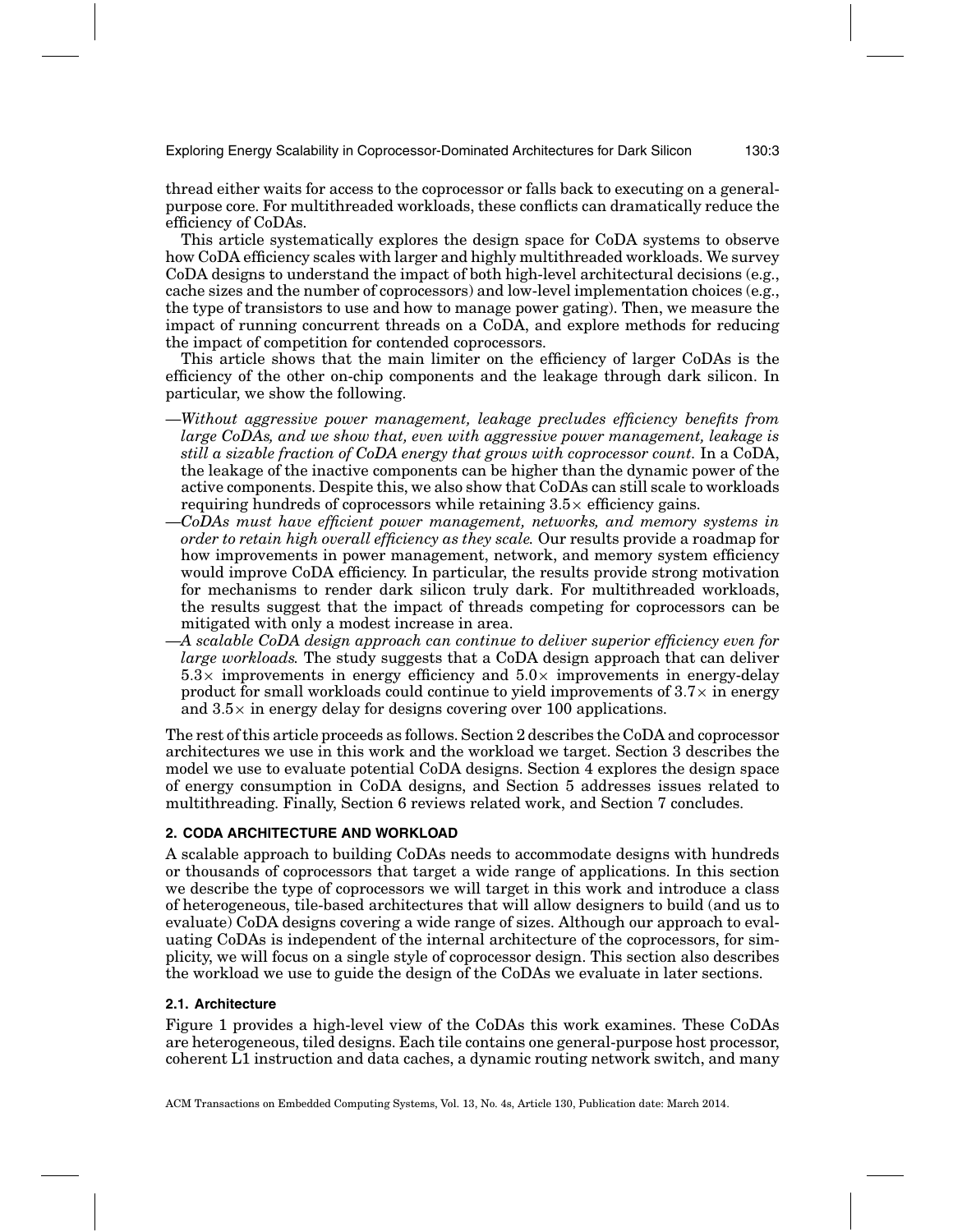

Fig. 1. *Prototypical CoDA*. The prototypical CoDA comprises a set of tiles, each of which contains a host CPU, on-chip network interface, multiple coprocessors, and a shared, coherent L1 data cache. At coarser granularity, the CoDA comprises several voltage domains, each containing one or more tiles. One L2 is present for each voltage domain.



Fig. 2. *Tightly coupled coprocessor integration.* Coprocessors in CoDAs share the data cache and use the same memory model as the general-purpose host processors. The memory and CPU-to-coprocessor networks are circuit switched and allow only one active coprocessor at a time.

specialized coprocessors. The chip also contains one or more shared L2 caches. The tiles communicate with each other and the L2 caches via a point-to-point, wormhole-routed mesh network that uses physical rather than virtual channels.

Figure 2 shows the connections among the components within a single tile. Only one processing element on a tile, either the host processor or one of the coprocessors, can be active at one time, so we can use a scalable, circuit-switched tree-based interconnect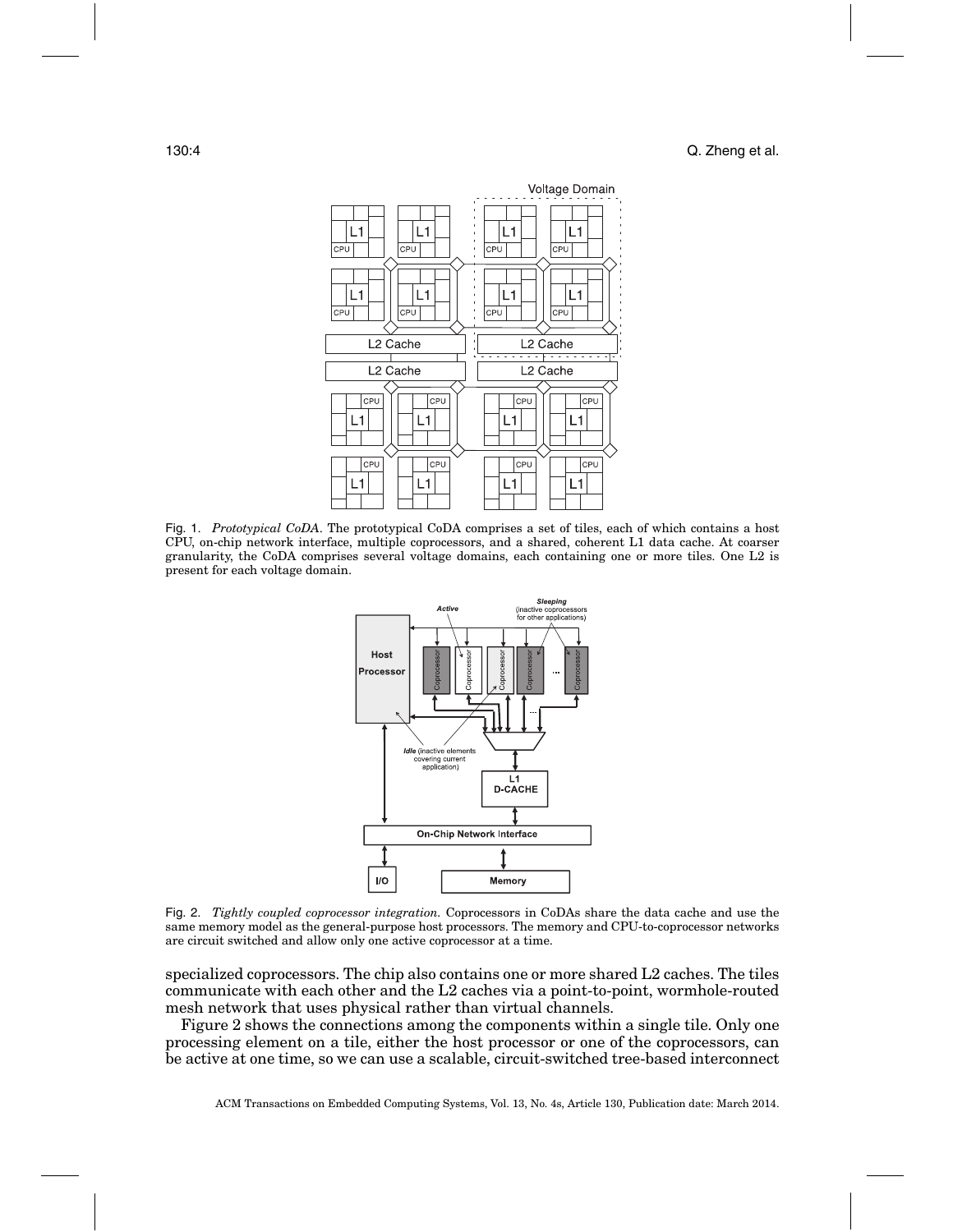between the cache and coprocessors. The other coprocessors will either be idle, if they are associated with a currently running application, or power gated if they are not associated with any scheduled application. The thread associated with a tile can make use of any of the coprocessors on that tile. To utilize other coprocessors, the thread must migrate to the tile containing those coprocessors.

L1 access latency is a function of both the number of coprocessors in a tile and the distance between a given coprocessor and the L1. L1 access latency is critical to performance, so this can limit the performance scalability of larger tiles. In practice, not all coprocessors on a tile or tiles in a CoDA will place an equal demand on the memory interface or have equivalent sensitivity to memory latency. Rather than use a multiplexing solution that provides uniform latency to memory, CoDAs use profiling to organize coprocessors with higher traffic and more latency-sensitive coprocessors closer to the L1 data cache. This saves wire and muxing energy and minimizes performance degradation due to wire delay.

The host processor on each tile is a compact, energy-efficient in-order processor optimized for efficiency and fast wakeup from deep sleep. By design, CoDAs only execute code on the host processor infrequently. Thus, its performance is less critical than its simplicity because there will be as many host processors as there are tiles. The processor in our design is based on the MIPS-like processor in Taylor et al. [2004]. The generalpurpose host processor controls the coprocessors via a tree-based interconnect that also provides access to the coprocessors' internal state.

Our architecture breaks the array of tiles into multiple voltage domains (the dotted boxes in Figure 1). Each domain contains several tiles and a shared L2 cache. Each domain has its own power rail controlled by an off-chip voltage regulator. This allows domains to completely power off when they are not in use, but it means that threads may not benefit from the L2 resources of other domains. For the purposes of this article, we assume it takes hundreds of  $\mu$ s to flush caches and power down or power up a domain, so changing which domains are active would only occur at OS scheduling timescales.

CoDAs can employ deep-sleep power gating at OS scheduling timescales, reconfiguring the powered regions of coprocessors at application granularity. Efficiently managing numerous inactive elements requires that they are in a deeply power-gated sleep state by default, and that the OS configures shared resources proportional to concurrency and not to connectivity. Since the coprocessors that an application may request are highly predictable and highly specific to that application, this can be a low-frequency event and is therefore compatible with the timescales of both current [Jotwani et al. 2010] and more aggressive proposed [Henry and Nazhandali 2010; Henry et al. 2011; Dadgour and Banerjee 2007] power-gating techniques.

#### **2.2. Executing in CoDAs**

A program executing in a CoDA system migrates between coprocessors and generalpurpose processors. To orchestrate transitions, a CoDA-aware compiler replaces functions that a coprocessor implements with a "stub" that will invoke the specialized hardware if it is available or execute the original function in software if it is not. From the perspective of the rest of the program, the stub behaves exactly like the original function. This similarity is intentional and fundamental to the vision of the CoDA design paradigm. The particular hardware in a given CoDA is compiler visible, but not programmer visible, and the dynamic check for hardware allows CoDAs to deal with contention, defective components, and legacy code or hardware.

When multiple programs or threads are running concurrently in a CoDA they can compete for coprocessors. To manage this contention, the stub function checks if the desired coprocessor is available and reserves it before transitioning to it. If the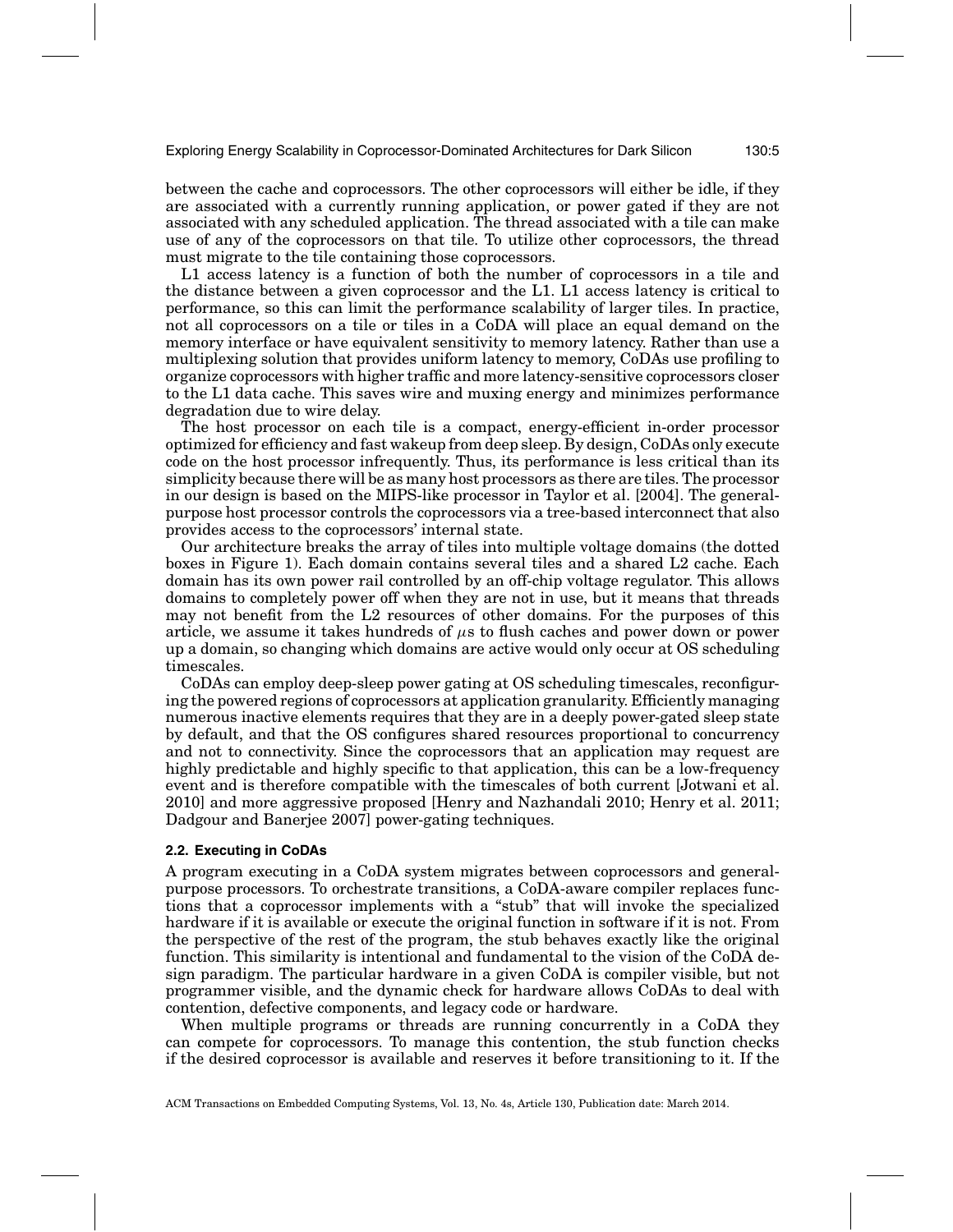coprocessor is not available, the stub invokes the original version of the function that runs on a general-purpose processor. If the coprocessors used in the CoDA support context switching (like conservation cores [Venkatesh et al. 2010; Sampson et al. 2011], described shortly), then the CoDA compiler will generate compensation code so that an execution begun in a coprocessor may finish in software if necessary.

# **2.3. Coprocessor Selection and Coverage**

There are many types of coprocessors that a designer could choose to include in a CoDA, offering a wide variety of design trade-offs in terms of performance, energy savings, and coverage potential. Since engineering effort is a primary barrier to the creation of coprocessors, CoDAs using automatically generated coprocessors will have greater scalability across many diverse codebases. In order to examine the scalability limits of CoDAs, we conservatively restrict ourselves to only those types of coprocessors that we can generate from arbitrary code. We therefore focus this study on automatically generated coprocessors that attain substantial energy-delay product improvements without the use of complex pointer analysis and code transformations. That said, our framework remains applicable to many different kinds of coprocessors, so long as they are tightly coupled to the host processor and to each other through a shared memory as shown in Figure 2.

*Conservation cores* (*c-cores*) [Venkatesh et al. 2010] are a class of automatically generated, energy-reducing coprocessors that meet the aforementioned requirements. Since it is possible to automatically generate a c-core for almost any function, it is possible to leverage a large number of them, and we use c-cores as the model for coprocessors in this study. Previous work [Sampson et al. 2011; Goulding et al. 2010; Venkatesh et al. 2011] has shown that c-cores can offer up to  $10\times$  reduction in energy  $(30\times$  more efficient for nonmemory operations [Goulding et al. 2010], and  $10\times$  overall) and  $23\times$  improvement in energy delay compared to the same code running on an inorder general-purpose processor. C-cores focus on saving energy rather than directly improving application speed. However, by lowering energy per instruction, c-cores do allow greater concurrency within the same power budget.

Each c-core covers a specific portion of a target program, and an automated toolchain generates the c-cores directly from program source code. The general-purpose processors handle remaining cold code regions. During execution, threads migrate between the general-purpose core and c-cores to minimize Energy-Delay Product (EDP). Since c-cores are individually far more efficient than a CPU, the energy of optimized regions all but disappears, and system energy savings are more-or-less proportional to the coverage attained, in accordance with Amdahl's Law. In an idealized CoDA system, as the area dedicated to c-cores increases to provide increasing coverage of the workload, the energy per operation would correspondingly improve.

The c-core toolchain generates c-cores as follows. First, the toolchain performs profiling to locate hot code regions. Then, each hot code region is decomposed into a collection of basic blocks or hyperblocks (for recognized switch statements). C-cores use a spatial computation approach, and create dedicated functional units for each operator within each block. At the same time, the toolchain also creates the c-core control logic, which is a state machine that sequences the blocks. Collectively, the assorted datapaths for the hot region and the associated control logic comprise a single c-core, which often corresponds to an outer loop or function. As an optimization, however, c-core compilation will outline cold code within hot loops and functions as exceptional cases to be handled by the host processor. Since the c-cores do not algorithmically change the target region, executing all or part of the original region in software on the host processor instead of the c-core is still possible.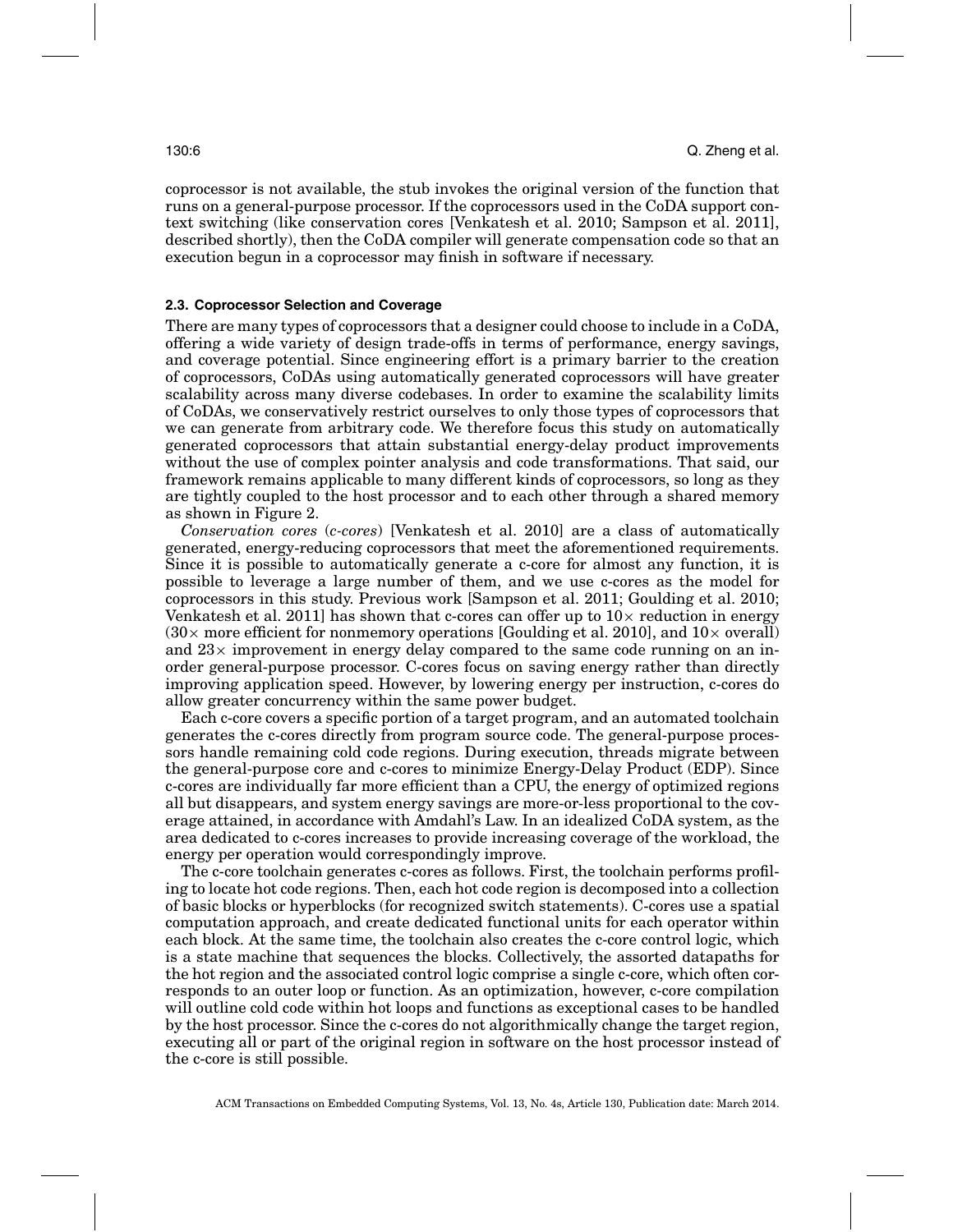|                                                             |                           | $22 \text{ nm}$ C-core |
|-------------------------------------------------------------|---------------------------|------------------------|
| Workload                                                    | Description               | Area $(mm^2)$          |
| astar [Standard Performance Evaluation Corporation 2006]    | pathfinding               | 0.044                  |
| bzip2 [Standard Performance Evaluation Corporation 2000]    | data compression          | 0.329                  |
| cipeg [Independent JPEG Group 2002]                         | jpeg encoding             | 0.076                  |
| crafty [Standard Performance Evaluation Corporation 2000]   | chess                     | 0.580                  |
| dipeg [Independent JPEG Group 2002]                         | jpeg decoding             | 0.118                  |
| gzip [Standard Performance Evaluation Corporation 2000]     | compression/decompression | 0.190                  |
| mef [Standard Performance Evaluation Corporation 2000]      | multi-commodity flow      | 0.056                  |
| viterbi [Embedded Microprocessor Benchmark Consortium 2002] | convolutional decoding    | 0.039                  |

#### Table I. Applications

The workload generator modifies the properties of these eight seed applications to generate workloads of up to 128 cores. The c-core toolchain created 22 placed-and-routed c-cores for the seed applications in order to provide accurate characterization.

C-cores use the same memory model as the host processor, and share the L1 data cache with both the host processor and the other c-cores, as seen in Figure 2. To minimize communication costs across c-core to c-core boundaries, we profile memory communication among application hotspots hierarchically and provide this as an input to both c-core selection and CoDA placement. C-cores use techniques including selective depipelining and cachelets [Sampson et al. 2011] to minimize area and energy costs while maximizing performance.

#### **2.4. Applications**

The selection of coprocessors in a CoDA depends on the set of applications it targets. Our goal is to understand how CoDAs scale from designs with a handful of coprocessors to designs featuring hundreds of coprocessors, so we need a correspondingly broad set of applications to target.

Our workload generator employs a set of "seed" applications from SPEC 2006 [Standard Performance Evaluation Corporation 2006], SPEC 2000 [Standard Performance Evaluation Corporation 2000], and EEMBC [Embedded Microprocessor Benchmark Consortium 2002] and modifies their properties to model a greater span of program characteristics. Table I lists the applications and properties of the c-cores that target them. This set of seed applications was characterized via 22 automatically generated c-cores that were run all the way to placed-and-routed netlists and simulated at the gate level with detailed parasitics.

To generate larger workload sizes and model the potential c-cores to cover them, the workload generator replicates each application 2, 4, 8, and 16 times and adjusts the area for each of the resulting c-cores by up to 50% to provide variability in hotspot code density. This produces a generated workload of 16, 32, 64, and 128 applications in addition to the original 8-application workload. The largest of these workloads requires 352 c-cores to achieve more than 97% coverage. The CoDA containing these 352 c-cores would require  $74 \text{ mm}^2$  in a  $22 \text{nm}$  process technology.

## **3. MODELING CODAS**

Among the aims of this article is to develop an understanding of the CoDA approach in sufficient depth to derive insights about the energy scalability of CoDAs. However, there are many possible CoDAs, and fully synthesizing and simulating all of the CoDA designs we will consider is intractable, so this work employs an analytical model for CoDA performance, area, and energy efficiency.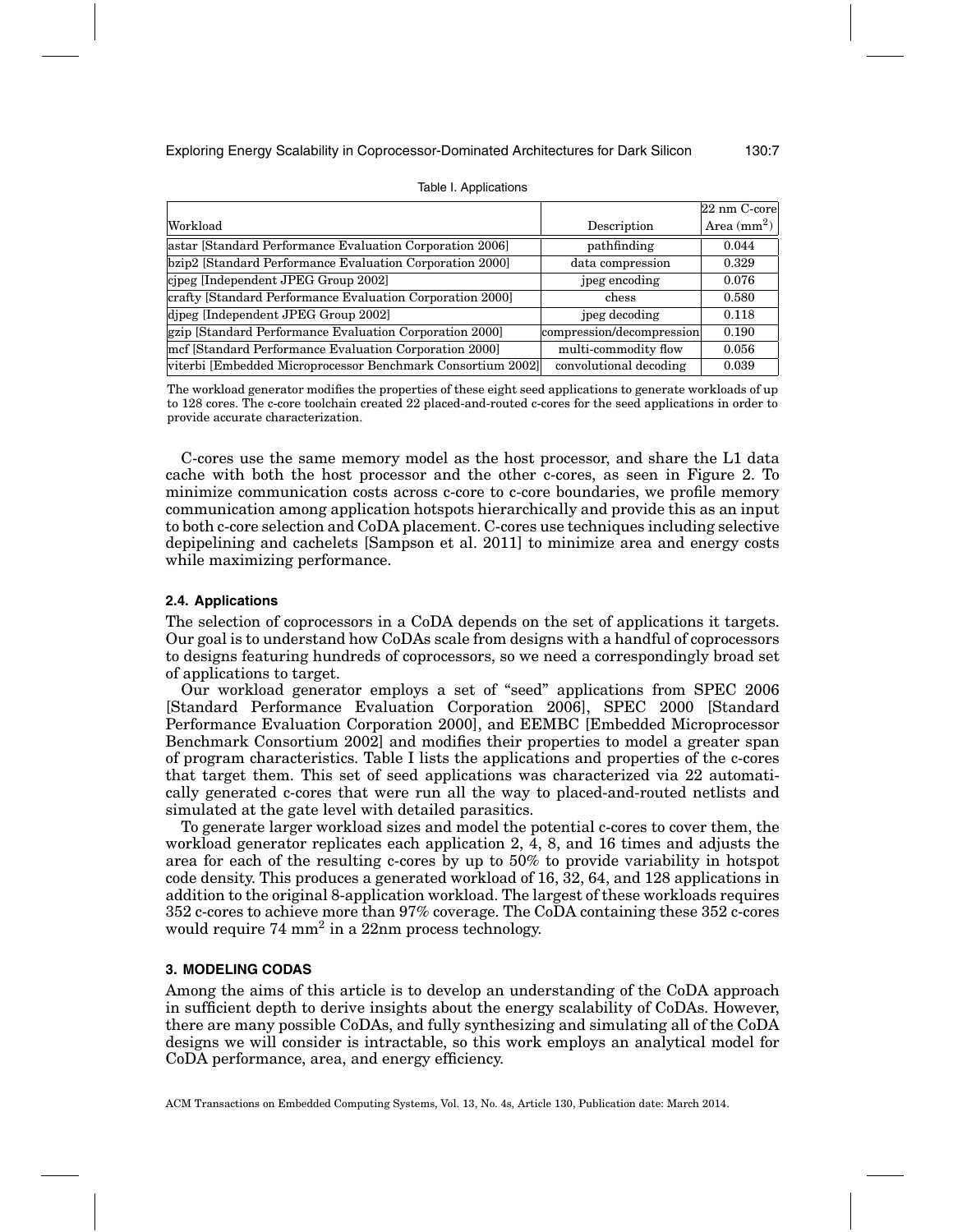#### **3.1. Methodology**

Our analytical model is driven by three primary components. First, we use the properties of fully synthesized CoDA subcomponents as inputs to our model. Then, we perform trace-driven analysis of our workloads to develop our model of dynamic program behavior, including migration and cache coherence effects. Finally, we use the data gathered from the preceding studies across entire workloads, scale to a 22nm process, and provide breakdowns for the energy, area, and performance properties of the resulting CoDA.

We use Synopsys Design Compiler, IC Compiler, and PrimeTime as our tools to measure the fully synthesized, placed-and-routed c-cores for a subset of the hot regions in the applications in Table I. We build these coprocessor components individually and use the fully synthesized placed-and-routed netlist for the general-purpose host processor to inform our model. We synthesize these designs using TSMC 45nmG and 40nmLP technology nodes, and then scale to derive their properties at other design points.

To collect data about program behavior, we use LLVM [Lattner and Adve 2004] to annotate an executable, in order to map different parts of execution to c-cores and general-purpose processors. Each execution simulates a particular mapping of regions of code to particular tiles on a CoDA and either the host or a coprocessor on that tile. The annotated executables provide a detailed trace of memory operations, including coherence messages, cache-to-cache transfers, and NoC segments traversed, as well as transitions between c-core and non-c-core execution. Aside from these overheads, we model the progress of execution at one cycle per instruction. The annotated binaries output summaries of these key statistics as inputs for our analytical model.

#### **3.2. Model Parameters**

*Wire Length* = 
$$
2 \sum_{i=1}^{n} \sqrt{Component\text{Area}_i}
$$
,  $i \in every\text{ component along the path.}$  (1)

Several parameters in our analytical model come directly from existing literature or are scaled from actual 40/45nm measurements to 22nm. Table II lists the key parameters. To calculate wire energy, we multiply the wire length of each traversed segment of Manhattan-distance routing and the wire energy per mm, as seen in Eq. (1). To calculate the wire length from coprocessor to mux, we sort the coprocessors by the memory access demand rate, and then place the coprocessors with higher access rates higher up in the mux tree.

We set the transition cost between software and hardware on the same tile at 30 cycles, based on microbenchmarks exercising a fully synthesized model of the c-core host interface. Transitions between active tiles take 300 cycles including interrupt handling and context transfers over the on-chip network, modeled on context-switch overheads in RAW [Taylor et al. 2004].

$$
Area_{new} = Area_{old} * (\lambda_{new}/\lambda_{old})^2.
$$
 (2)

*Leakage\_energy\_per\_square\_mm<sub>new</sub> = (Leakage\_energy\_per\_square\_mm<sub>old</sub>* 

$$
*3D_Factor * (\lambda_{old}/\lambda_{new})^2). \tag{3}
$$

$$
Dynamic\_energy_{new} = Dynamic\_energy_{old} * (\lambda_{new}/\lambda_{old}). \tag{4}
$$

Eqs.  $(2)$ ,  $(3)$ , and  $(4)$  are used to scale the area, leakage energy, and dynamic energy, respectively. λ*old* and λ*ne*<sup>w</sup> represent the feature size of the old and new process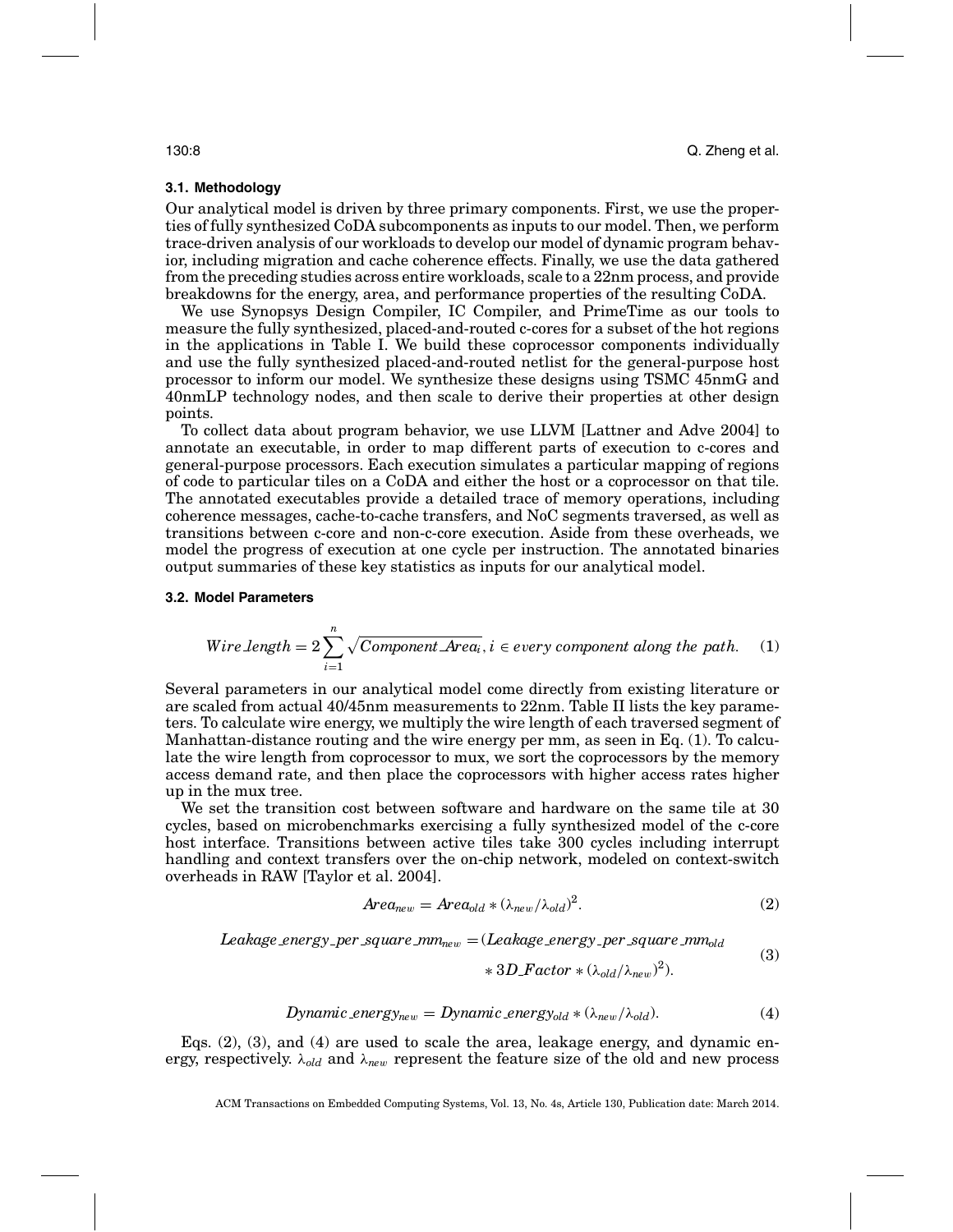| Model Parameter                          | Source of Values                                             |  |  |  |
|------------------------------------------|--------------------------------------------------------------|--|--|--|
|                                          |                                                              |  |  |  |
| Wire energy per mm                       | Bill Dally's 2009 DAC keynote                                |  |  |  |
| Host processor energy                    | Host energy per instruction from [Goulding et al. 2010],     |  |  |  |
|                                          | scaled to 22 nm using Equations 3 and 4                      |  |  |  |
|                                          | C-core energy/instruction from [Goulding et al. 2010],       |  |  |  |
| Coprocessor energy                       | scaled to 22 nm using Equations 3 and 4                      |  |  |  |
|                                          | Modeled as equivalent to one coprocessor                     |  |  |  |
| NoC router energy                        | instruction per routing decision                             |  |  |  |
| Cache leakage energy,                    |                                                              |  |  |  |
| area, and access time                    | CACTI [Thoziyoor et al. 2008], scaled to 22 nm               |  |  |  |
| Main memory bandwidth                    | We assume LPDDR2 in our system, with 3.2 GB/s bandwidth      |  |  |  |
|                                          | Relative latency of HP and LSTP from synthesized circuits,   |  |  |  |
|                                          | also could derive similar value from                         |  |  |  |
| Transistor speed                         | [Semiconductor Industries Association 2012].                 |  |  |  |
|                                          | LP interpolated:                                             |  |  |  |
|                                          | HP latency = 1, LP latency = $1.25$ and LSTP latency = $2.5$ |  |  |  |
| Transistor leakage/dynamic energy        | From circuit evaluations, scaled to 22 nm                    |  |  |  |
| Software and hardware transitions        | 30 cycles, measured from microbenchmarks                     |  |  |  |
| Execution migration between active tiles | 300 cycles, measured from microbenchmarks                    |  |  |  |

Table II. Model Parameter Values

The sources for our model parameters involve a mix of measurements scaled to 22nm, and simplifying assumptions about average efficiencies.

technology. Eq. (2) is straightforward: transistor density will continue to increase with process feature size for compute-constrained designs. Eq. (3) is slightly more complex. Transistor leakage is a parameter that designers have quite a bit of control over, by setting the threshold and supply voltages. However, limiting leakage has brought us to a post-Dennardian scaling regime for dynamic energy at the cost of holding pertransistor leakage at bay. Thus, for the first part of Eq. (3) we hold innate leakage constant per transistor. To account for the move from planar to 3D transistors at the 32nm to 22nm transition, we employ an additional scaling factor to account for FinFETspecific efficiencies. The 3D Factor we use is 0.7, derived from Intel literature on their 22nm process [Bohr and Mistry 2011]. The third part is the transistor density scale factor. The reason for choosing the leakage energy per square mm as our parameter is that we also need to model the inactive leakage energy, which is easy to calculate by area and this parameter. We compute separate leakage/unit area numbers for each of the three transistor types we consider. Finally, the dynamic energy model (Eq. (4)) is more direct. In a post-Dennardian scaling scenario, we elide energy savings from voltage reduction, and only credit reductions in capacitance as the sources of improved dynamic energy. This appears as the second factor in Eq. (4).

The memory trace drives a cache simulator modeling the L1 and L2 caches. We use this simulator and parameters from CACTI [Thoziyoor et al. 2008] to model area, dynamic and static energy for our caches. We model the cache in CACTI at 32nm, and then scale down to 22nm. Area, leakage, and dynamic energy are scaled according to Eqs.  $(2)$ ,  $(3)$ , and  $(4)$ , respectively.

Each L2 is noninclusive and serves only the L1s in the corresponding voltage domain. Evictions from the L1 cause allocations in L2, and hits in the L2 transfer the line to the requesting L1 and invalidate it in the L2. On an L1 miss, the L1 accesses the L2 before consulting the coherence directory for that domain. If the missed line is present in another L1, the directory will initiate a cache-to-cache transfer between the two L1s.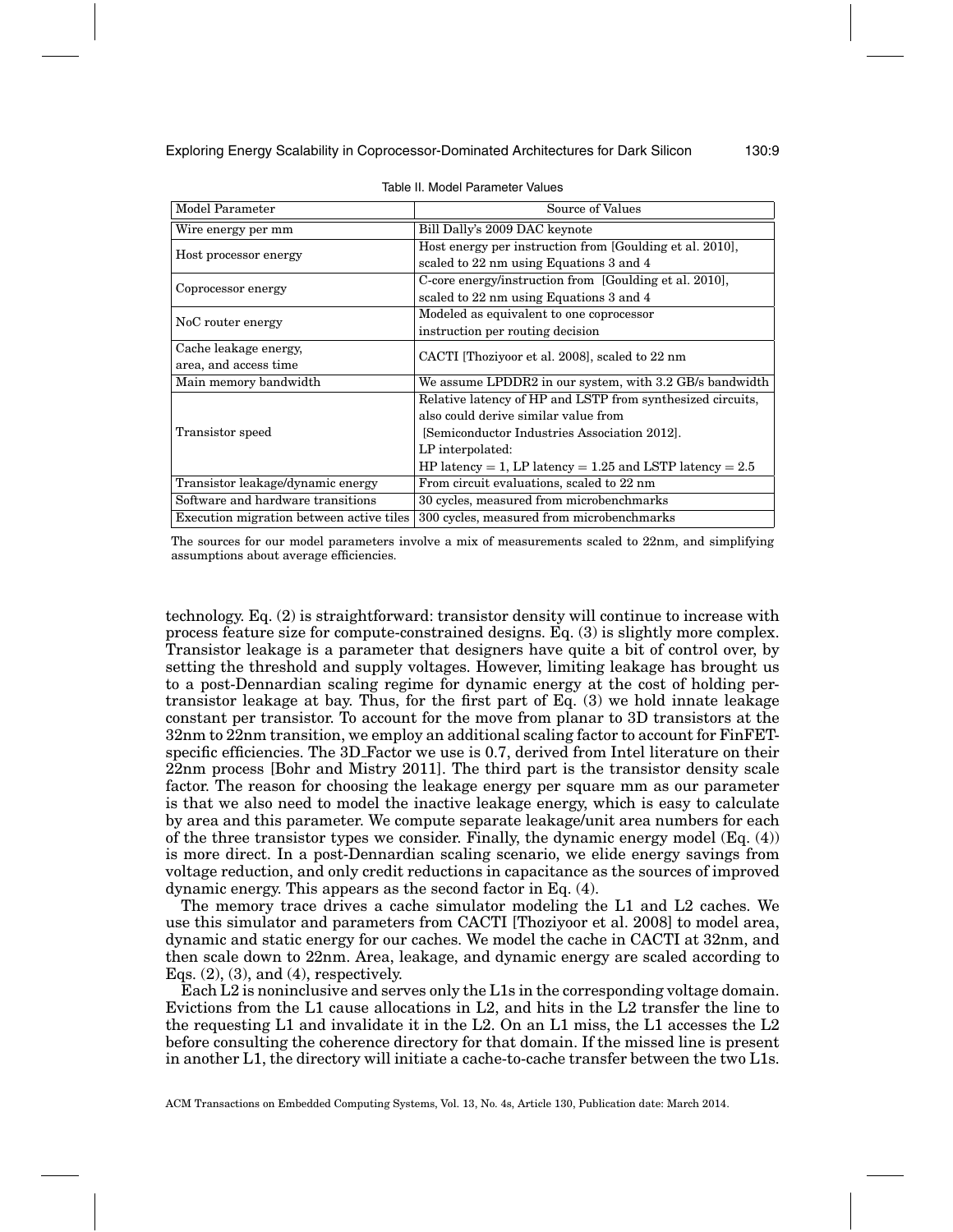|  | $\left\{ \begin{aligned} Software\ execution\ cycles\ on\ host\ processor\ Hartaware\ execution\ cycles\ on\ coprocessors\ Software\ and\ hardware\ transition\ cycles \end{aligned} \right.$ |
|--|-----------------------------------------------------------------------------------------------------------------------------------------------------------------------------------------------|
|  | Tile transition cycles including interrupt handling and context transfers                                                                                                                     |
|  | $\textit{Performance}$ $\left\{\n \begin{array}{l}\n NoC\ \textit{route}\ \textit{cycles}\n \end{array}\n \right.$                                                                            |
|  | $\begin{cases} L1 \text{ cache access cycles} \\ L2 \text{ cache access cycles} \end{cases}$                                                                                                  |
|  |                                                                                                                                                                                               |
|  | $Main \ memory \ access \ cycles$                                                                                                                                                             |
|  | $\label{eq:cache} Cache-to-cache \ transfer \ cycles \ including \ all \ coherence$                                                                                                           |
|  | $Cycles\ per\ instruction\ (CPI)$                                                                                                                                                             |



Dynamic and static instruction counts for the annotated regions let us model c-core area (for those c-cores not already run through place-and-route) and execution coverage. The individual c-cores range in area from  $0.0015$  to  $0.28$  mm<sup>2</sup>. We estimate area for c-cores that we have not yet built based on a simple regression model using static counts of each operator type (add, multiply, load, shift, FMAD, etc.) in the annotated region that we calibrated against previously published areas for the placed-and-routed c-cores in Sampson et al. [2011] and those fully placed-and-routed for the workload in this article. Similarly, we use data from previously published work [Sampson et al. 2011] to model increased execution time due to increased L1 access latencies as c-cores move further away from the L1 in larger tile designs.

Transistor leakage and performance can vary dramatically depending on technology library. We derive leakage and area values from post-place-and-route synthesis of c-cores in a 40nm low-power library and a 45nm general-purpose library, both from TSMC. From these experiments, we model c-core and other noncache logic leakage scaled to  $22nm$  at  $0.25$  mW/mm<sup>2</sup>,  $1.02$  mW/mm<sup>2</sup>, and  $29.28$  mW/mm<sup>2</sup> for leakageoptimized, low-power, and performance-oriented designs, respectively. The scaling process follows Eq. (3). To model the effect of transistor choice on performance, we scale the nonmemory portion of compute time for CoDAs by 2.0, 1.0, and 0.8 for the leakageoptimized, low-power, and performance-oriented designs, respectively.

We compare against our energy-efficient in-order baseline processor running at 3 GHz. Based on the c-core energy component breakdown in Goulding et al. [2010], we model dynamic energy per instruction for nonmemory computation in our c-cores as  $30\times$  less than that for our host processor, which uses 43 pJ/instruction in 22nm. Prior work [Sampson et al. 2011] shows that c-cores execute 27% faster than the host processor on average.

#### **3.3. Components of Performance, Area, and Anergy Models**

The analytical model has three primary outputs: performance, area, and energy. We give more details about each submodel in this section. Figure 3 shows the performance components we modeled. All performance values except CPI come from our trace simulator. CPI is done separately, because it can be a function of internal tile placement due to additional applications' c-cores receiving higher priority in the mux tree to the L1, and the mux tree is modeled at a higher level. In our analytical model, we use these execution cycles for all processor components to calculate the effective CPI, which is later used to calculate the energy per instruction.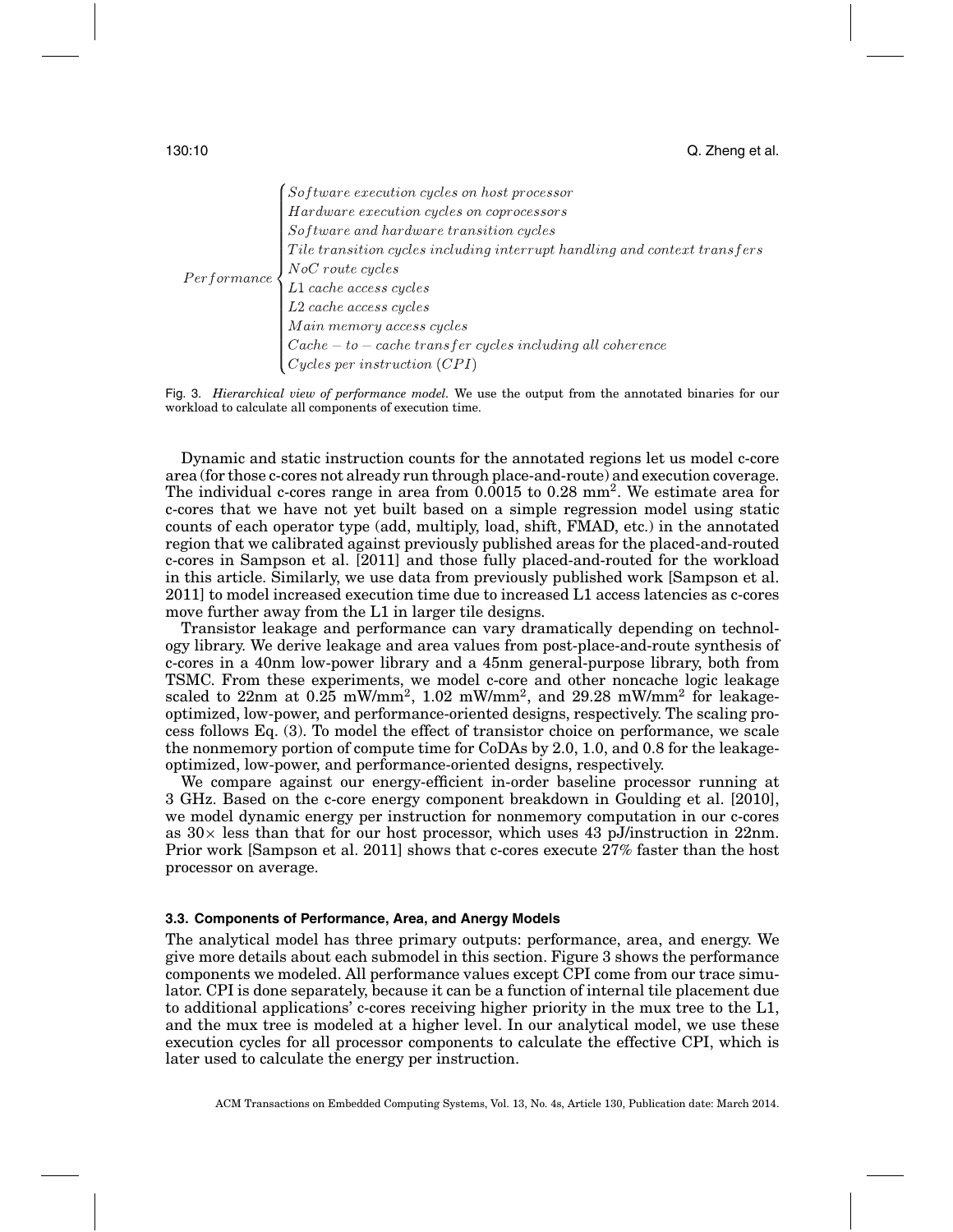Exploring Energy Scalability in Coprocessor-Dominated Architectures for Dark Silicon 130:11



Fig. 4. *Hierarchical view of area model.* We model each of these separately and then use formulas to combine them.

Figure 4 lists the main contributors to chip area. The total area of L2 caches depends on both the size of each L2 cache and the number of voltage domains that it is duplicated across.

We model the energy usage by different components at several levels of detail. For normalization across benchmarks, and between hardware and software, we normalize our energy model in terms of energy per equivalent instruction in software. Figure 5 demonstrates all the components and their hierarchical relationship in the energy model. Additional modeling in Section 5 concerning concurrent execution uses statistical models of c-core occupancy to determine the impacts of contention on energy per instruction.

In this article, we focus on the energy consumed by the on-chip portion of CoDA-based systems. In real systems, on-chip energy is clearly not the only contributor to energy consumption, and other researchers are actively optimizing these other components. For instance, promising research on low-energy DRAM systems is advancing the use of through-silicon vias, package-on-package, and low-energy off-chip signaling. Similarly, passive display technologies such as Qualcomm's Mirasol are on the horizon. Although these efforts would easily compose with our work, the final properties of these technologies is still uncertain. Rather than add noise to our results by attempting to incorporate these components, we defer to other research (e.g., [IMOD Technology Overview 2008; Lee et al. 2009]).

# **4. THE CODA DESIGN SPACE**

The basic architecture in Figure 1 still allows great flexibility in a CoDA's configuration, and the efficiency of a particular CoDA design will vary with the number of tiles, their size, the selection of caches, etc. Furthermore, under different design constraints (e.g., varying area budgets) the ideal values vary.

To understand how the optimal design decisions for CoDAs vary, this section carries out a systematic survey of the CoDA design space. We use the workloads described earlier to drive the design of CoDAs ranging in size from a single small tile and a handful of c-cores to very large devices with hundreds of c-cores.

#### **4.1. Design Parameters**

There are many potential CoDA designs. To understand the trade-offs among them, we systematically survey the space of possible configurations targeting the workload.

Table III describes the space of CoDA designs that we consider. The design space includes designs ranging from a conventional, general-purpose processor with large caches and a handful of coprocessors to large arrays of tiles with small caches and many coprocessors. To limit the size of the design space, we did not consider tiles with heterogeneous cache resources. In total, we evaluated our workloads on 7200 CoDA configurations.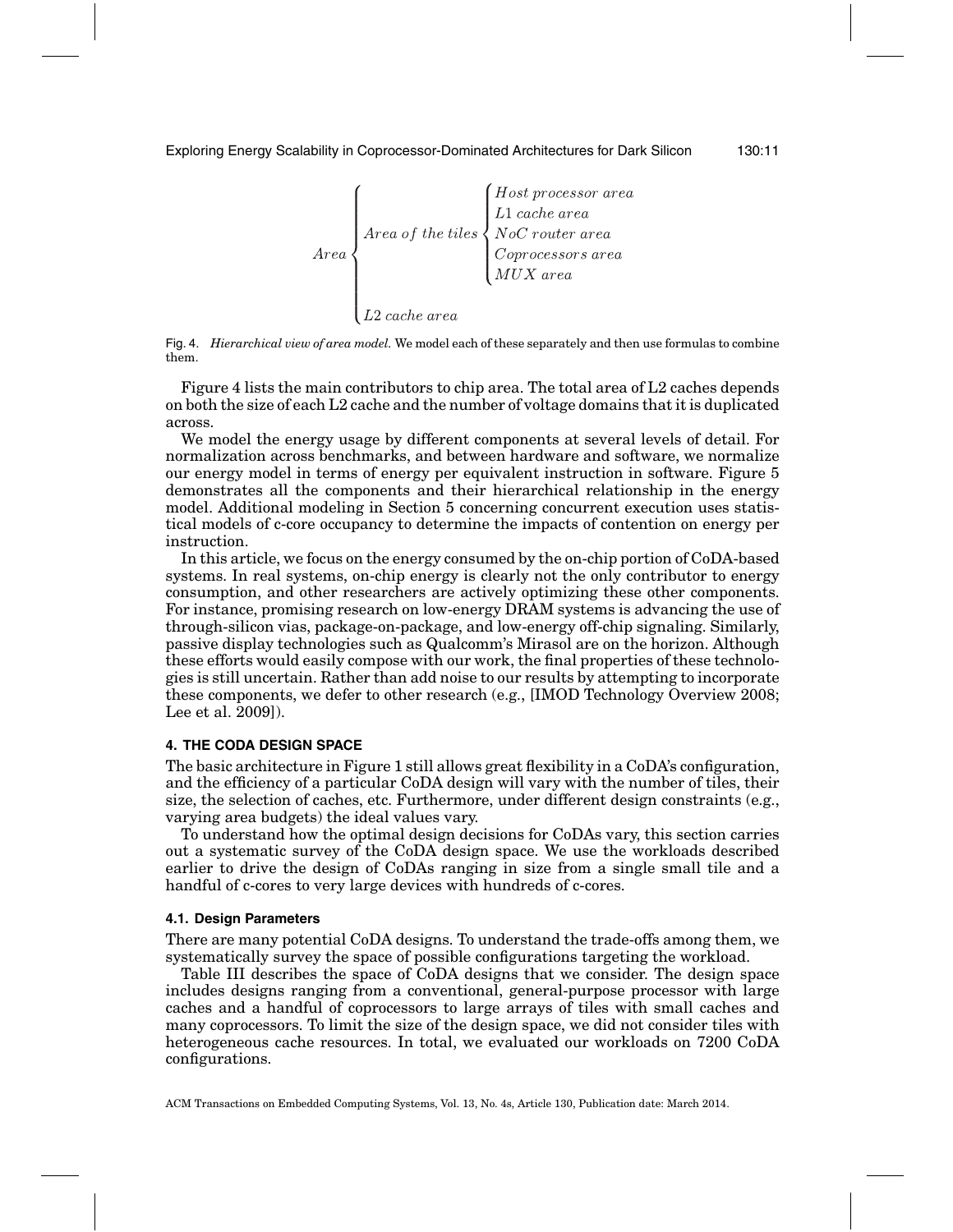|        |                                                                                                                                                                   | $\begin{aligned} &P\; \textit{Processor dynamic energy} \begin{cases} &\textit{Software execution energy} \ &\textit{Coprocessor conflict energy} \ &\textit{Thread conflict ratio} \end{cases} \end{aligned}$                                                                                                                                                                                                                                                                                                                                                                                                                                                         |  |
|--------|-------------------------------------------------------------------------------------------------------------------------------------------------------------------|------------------------------------------------------------------------------------------------------------------------------------------------------------------------------------------------------------------------------------------------------------------------------------------------------------------------------------------------------------------------------------------------------------------------------------------------------------------------------------------------------------------------------------------------------------------------------------------------------------------------------------------------------------------------|--|
| Energy |                                                                                                                                                                   | $\emph{Host processor energy} \left\{\textit{Processor active leakage energy} \right\}$<br>$\vert$ Processor inactive leakage energy<br>Each processor power of f and power gate ratio<br>Host processor coverage                                                                                                                                                                                                                                                                                                                                                                                                                                                      |  |
|        |                                                                                                                                                                   | Coprocessor dynamic energy<br>$\label{eq:corrocessor} Coprocess or \ energy \begin{cases} \begin{array}{l} \textcolor{blue}{\textcolor{blue}{\textcolor{blue}{\textcolor{blue}{\textcolor{blue}{\textcolor{blue}{\textcolor{blue}{\textcolor{blue}{\textcolor{blue}{\textcolor{blue}{\textcolor{blue}{\textcolor{blue}{\textcolor{blue}{\textcolor{blue}{\textcolor{blue}{\textcolor{blue}{\textcolor{blue}{\textcolor{blue}{\textcolor{blue}{\textcolor{blue}{\textcolor{blue}{\textcolor{blue}{\textcolor{blue}{\textcolor{blue}{\textcolor{blue}{\textcolor{blue}{\textcolor{blue}{\textcolor{blue}{\textcolor{blue}{\textcolor{blue}{\textcolor{blue}{\textcolor{$ |  |
|        |                                                                                                                                                                   | $\lambda 1$ cache dynamic energy<br>$L1\ cache\ energy\left\{ \begin{aligned} &L1\ cache\ active\ leakage\ energy\ &L1\ cache\ inactive\ leakage\ energy\ &L1\ cache\ inactive\ leakage\ energy\ &Each\ L1\ cache\ power\ of\ f\ and\ power\ gate\ ratio \end{aligned} \right.$                                                                                                                                                                                                                                                                                                                                                                                        |  |
|        | $\left\{\begin{aligned} L2 \text{ cache energy} \begin{cases} L2 \text{ cache dynamic energy} \ L2 \text{ cache leakage energy} \end{cases}\right. \end{aligned}$ |                                                                                                                                                                                                                                                                                                                                                                                                                                                                                                                                                                                                                                                                        |  |
|        |                                                                                                                                                                   | $\left\{ \begin{array}{l} \begin{array}{c} \begin{array}{c} \begin{array}{c} \begin{array}{c} \end{array}\\ \end{array}\\ \begin{array}{c} \end{array}\\ \begin{array}{c} \end{array}\\ \begin{array}{c} \end{array}\\ \begin{array}{c} \end{array}\\ \begin{array}{c} \end{array}\\ \begin{array}{c} \end{array}\\ \begin{array}{c} \end{array}\\ \begin{array}{c} \end{array}\\ \begin{array}{c} \end{array}\\ \begin{array}{c} \end{array}\\ \begin{array}{c} \end{array}\\ \begin{array}{c} \end{array}\\ \begin{array}{c} \end{array}\\ \begin{array}{c} \end{array}\\ \begin{$                                                                                   |  |
|        |                                                                                                                                                                   | $\setlength{\abovedisplayskip}{1pt} \setlength{\belowdisplayskip}{1pt} Conmunication \begin{cases} \begin{cases} \textit{Router dynamic energy} \\ \textit{Router leakage energy} \\ \textit{Energy used by tree - based interconnection} \end{cases} \end{cases}$                                                                                                                                                                                                                                                                                                                                                                                                     |  |
|        |                                                                                                                                                                   | $\begin{cases} MUX\;\textit{leakage}\; \textit{energy}\; \textit{in}\; \textit{active}\; \textit{ities}\ MUX\; \textit{leakage}\; \textit{energy}\; \textit{in}\; \textit{inactive}\; \textit{ities}\\\ \textit{Each}\; MUX\; \textit{power}\; \textit{off}\; \textit{and}\; \textit{power}\; \textit{gate}\; \textit{ratio} \end{cases}$                                                                                                                                                                                                                                                                                                                              |  |
|        |                                                                                                                                                                   |                                                                                                                                                                                                                                                                                                                                                                                                                                                                                                                                                                                                                                                                        |  |

Fig. 5. *Hierarchical view of energy-per-instruction model.* We model energy components for all the major parts in the system. For clarity of presentation, we collapse these down to a manageable set that groups lower levels of the hierarchy appropriately.

Table IV provides an overview of how each of the parameters interacts with the models described in Section 3. Several of the parameters are straightforward in nature. For each workload size we consider, we keep coprocessor coverage constant at nearly 98% and vary the number of c-cores needed to cover the workload. The design space includes several possible L1 and L2 configurations. The *tile area* parameter describes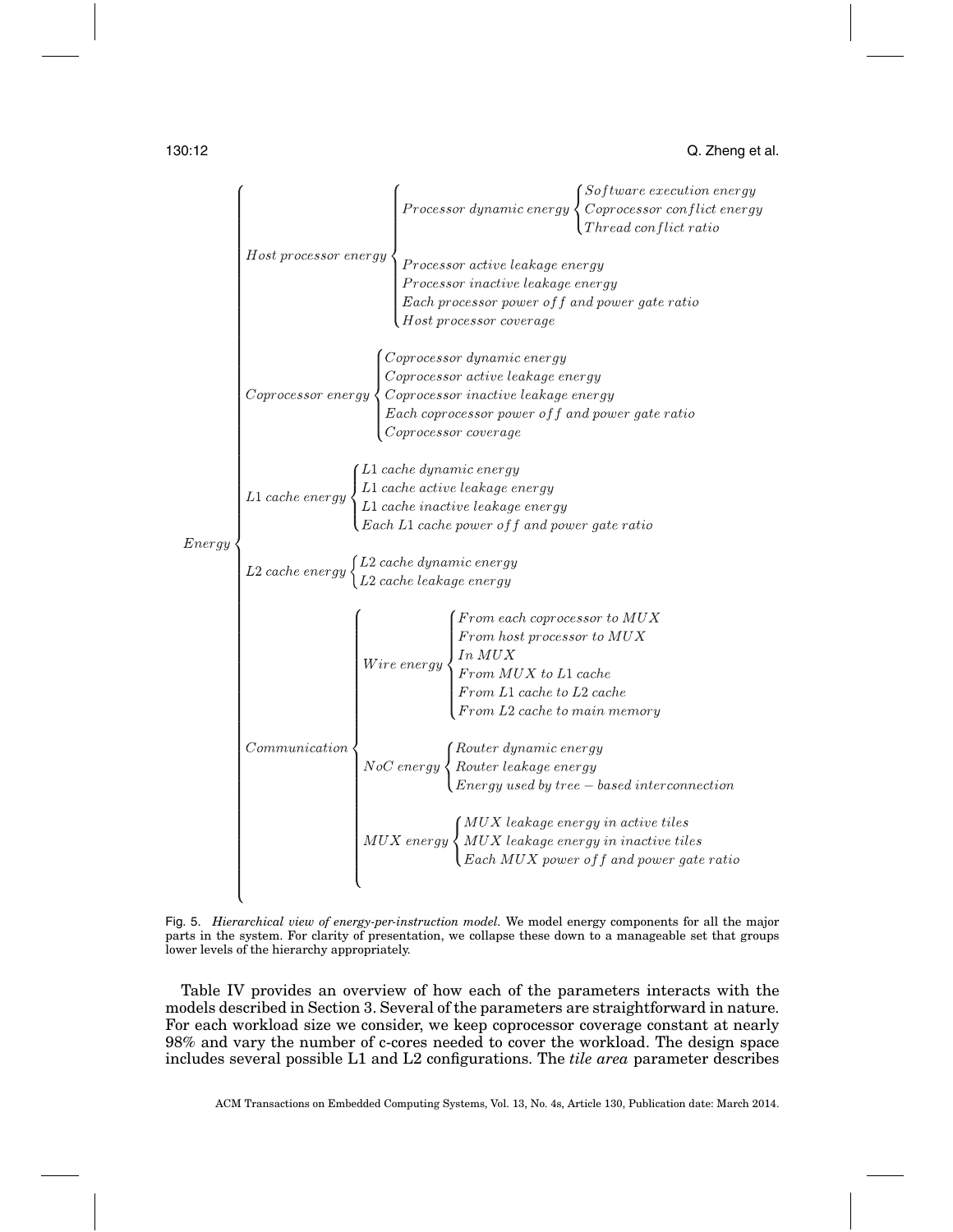| Parameter                         | Values                      |
|-----------------------------------|-----------------------------|
| Workload size (applications)      | 8, 16, 32, 64, 128          |
| $L2$ cache size $(KB)$            | 512, 2048, 8192             |
| Per-tile L1 cache size (KB)       | 8, 16, 32, 64               |
| Maximum tile area $\text{(mm}^2)$ | $0.5, 2, 8, 32,$ unlimited  |
| Number of voltage domains         | 1, 4                        |
| Power-gating efficiency           | $0, 90\%$ , $95\%$ , $98\%$ |
| <b>Transistor</b> library         | LSTP, LP, HP                |

Table III. CoDA Design Space Parameters

We considered 7200 CoDA designs, one for each possible combination of the preceding parameters.

| Table IV. Overview of Parameter Impects on the System Energy, Area, and Performance Models |  |  |
|--------------------------------------------------------------------------------------------|--|--|
|                                                                                            |  |  |

| Parameter                 | Direct Impact                                    | <b>Impact on Final Results</b>                           |  |
|---------------------------|--------------------------------------------------|----------------------------------------------------------|--|
| Workload size             | Number of coprocessors                           | Chip area, leakage power,<br>communication distances     |  |
|                           | Area of the chip                                 | Active leakage, inactive leakage<br>and dynamic power    |  |
| Cache size                | Wire length                                      | Energy used by wires                                     |  |
|                           | Cache miss rate and<br>main memory accesses rate | CPI and execution time                                   |  |
|                           | Hit latency                                      | CPI and execution time                                   |  |
| Maximum tile area         | Area of the chip                                 | Active leakage, inactive leakage<br>and dynamic power    |  |
|                           | Wire length                                      | Energy used by wires                                     |  |
|                           | Number of tiles                                  | L1 cache number,<br>thread conflict ratio                |  |
| Number of voltage domains | Number of L <sub>2</sub> caches                  | Chip area, leakage energy                                |  |
|                           | On/off-chip wire lengths                         | Energy used by wires, NoC                                |  |
| Power-gating efficiency   | Inactive leakage power                           | Energy used by CoDA, cache,<br>host processor, MUX, etc. |  |
| Transistor library        | Dynamic and static<br>energy/instruction         | Energy used by all components                            |  |
|                           | CPI                                              | Total non-memory execution time                          |  |

While each parameter influences several of the model components described in Section 3, this table summarizes their most immediate and largest overall impacts.

the maximum area of a single tile in our tiled design. Larger tiles can contain more c-cores and reduce inter-tile hopcounts, but c-cores within the tile may have longer intra-tile communication paths.

The final three parameters are somewhat more complex. Among these are the two power management parameters: the number of independent voltage domains on the chip and the efficiency of the power-gating circuits that cut off power to idle chip components within an active voltage domain. An off-chip voltage regulator can cut power to its domain, effectively reducing its leakage to zero. "Power-gating efficiency" determines the effectiveness of the power-gating circuits that cut power to inactive tiles in voltage domains that are powered. The designer has some control over this parameter (e.g., by implementing state-of-the-art power-gating circuits [Jotwani et al. 2010]) but it is also a function of manufacturing technology. The final parameter determines the standard cell library used to implement the design. The available options are low static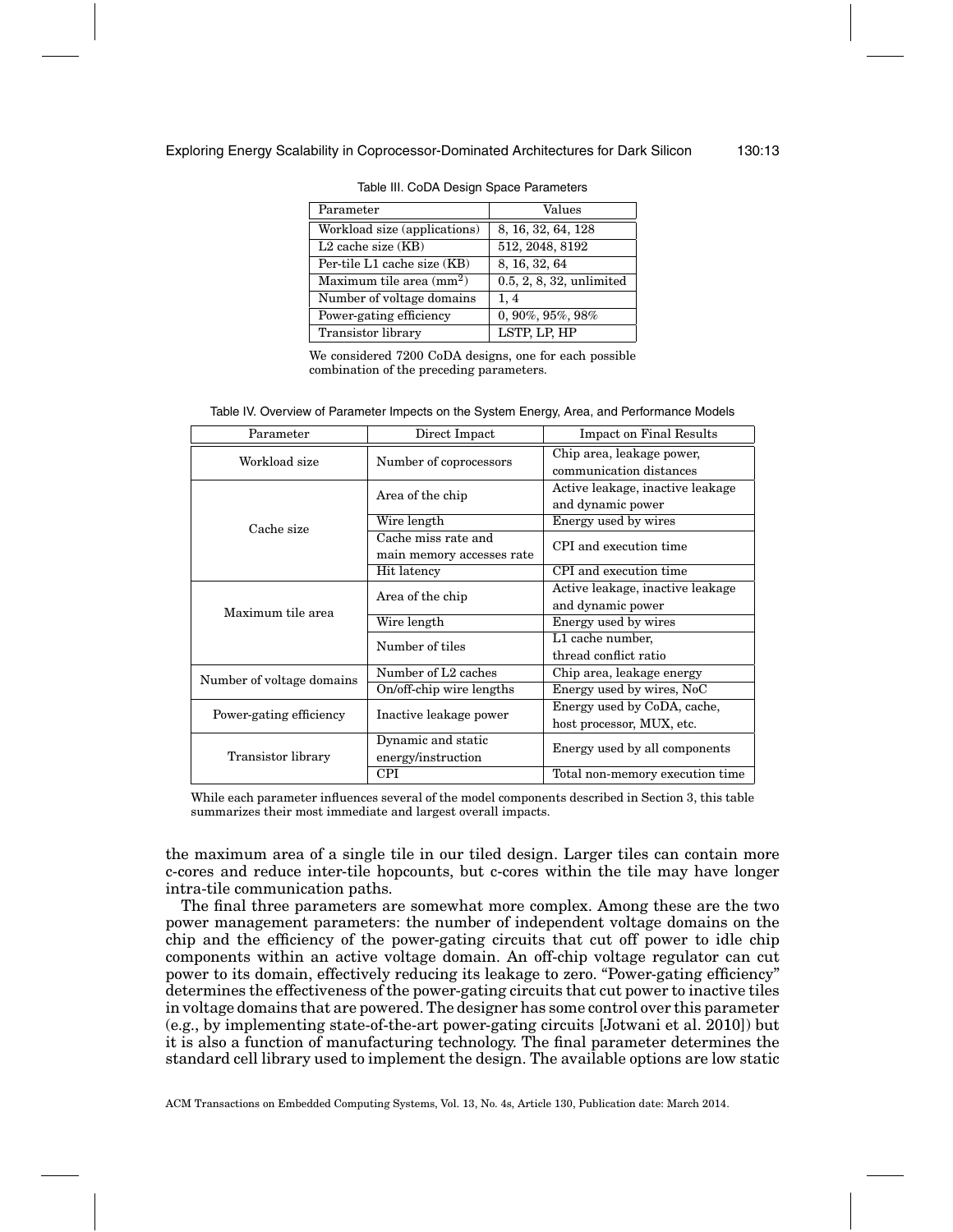power (LSTP), low power (LP), and high performance (HP). Section 3.1 described the leakage and performance properties associated with each of these values.

# **4.2. Pareto Results**

Figure 6 shows the results of the design space study, respectively focusing on designs with a single voltage domain and on designs with up to four voltage domains. Figure 6(a) plots all single-voltage domain designs we considered, for all workloads, according to the area they consume and their Energy-Delay Product (EDP) relative to a general-purpose processor without c-cores and equipped with a 32KB L1 and a 512KB L2. Figure 6(b) plots the same, but for up to four voltage domains. Then, Figures 6(c) through (f) plot the Pareto frontier along the energy and delay axes for each of our workload sizes for different power-gating efficiency/voltage domain combinations, denoted as (*X*% PGE, *Y* VD) respectively. The Pareto frontiers consist of the design points for which there are no designs that are both faster (lower delay) and more efficient (lower energy per instruction).

In Figures  $6(c)$  through (f) we can see clearly that the impact of power management increases as CoDAs grow. Without aggressive dynamic leakage control, larger designs without power gating must transition to low-leakage transistors to obtain increasing energy savings, sacrificing performance. Similarly, the cost of using high-performance, high-leakage transistors to buy performance, even with power gating, rapidly increases as the workload size increases. This is due to the corresponding increase in leakage from the additional c-core area the CoDA needs to employ to cover the larger workload.

Even with multiple voltage domains, for larger workloads, tile granularity or finer power gating becomes critical. Additional voltage domains ease the critical dependence on the efficiency of the power-gating implementation, albeit at the cost of duplicating L2 cache resources. This duplication cost is apparent in the spreading of area values in Figure 6(a) compared to Figure 6(b). Adding voltage domains also allows on-chip power gating to operate at coarser granularities, further reducing complexity. As seen in Figure  $6(e)$  and Figure  $6(f)$ , the impact is profound for designs without effective power gating.

Figures 6(c) through (f) show that, while changing the number of power domains has limited effect on the bottom right side of the Pareto curve—designs already embracing both low-power transistors and efficient power gating—the differences are clearer for higher-performance designs at the upper left. Overall efficiency for the multiple-domain designs is greater, and the designs spend more area to achieve this effect. In an era with increasing quantities of dark silicon, this may be a reasonable trade off. The differences between power gating techniques are similarly muted by the presence of additional voltage domains, and designs without fine-grained power gating retain more than  $3\times$  efficiency for workloads up to 64 applications, whereas Figure 6(c) these designs have already diverged. As with the single-voltage domain case, however, for higher efficiency at larger workload sizes, these CoDAs must still feature aggressive dynamic power management, or coprocessor leakage will excessively degrade energy efficiency. While the L2 duplication approach is not indefinitely scalable, these trends indicate that, for even larger workloads than those examined here, partitioning the design into more domains will improve results until duplication costs run up against the area budget.

Table V lists the parameters for each of the EDP-optimal configurations from Figures 6(c) through (f), from smallest workload to largest. The EDP-optimal points are similar for most of the workload sizes, but the largest design uses a larger tile size to reduce the number of hops involved in inter-tile communication.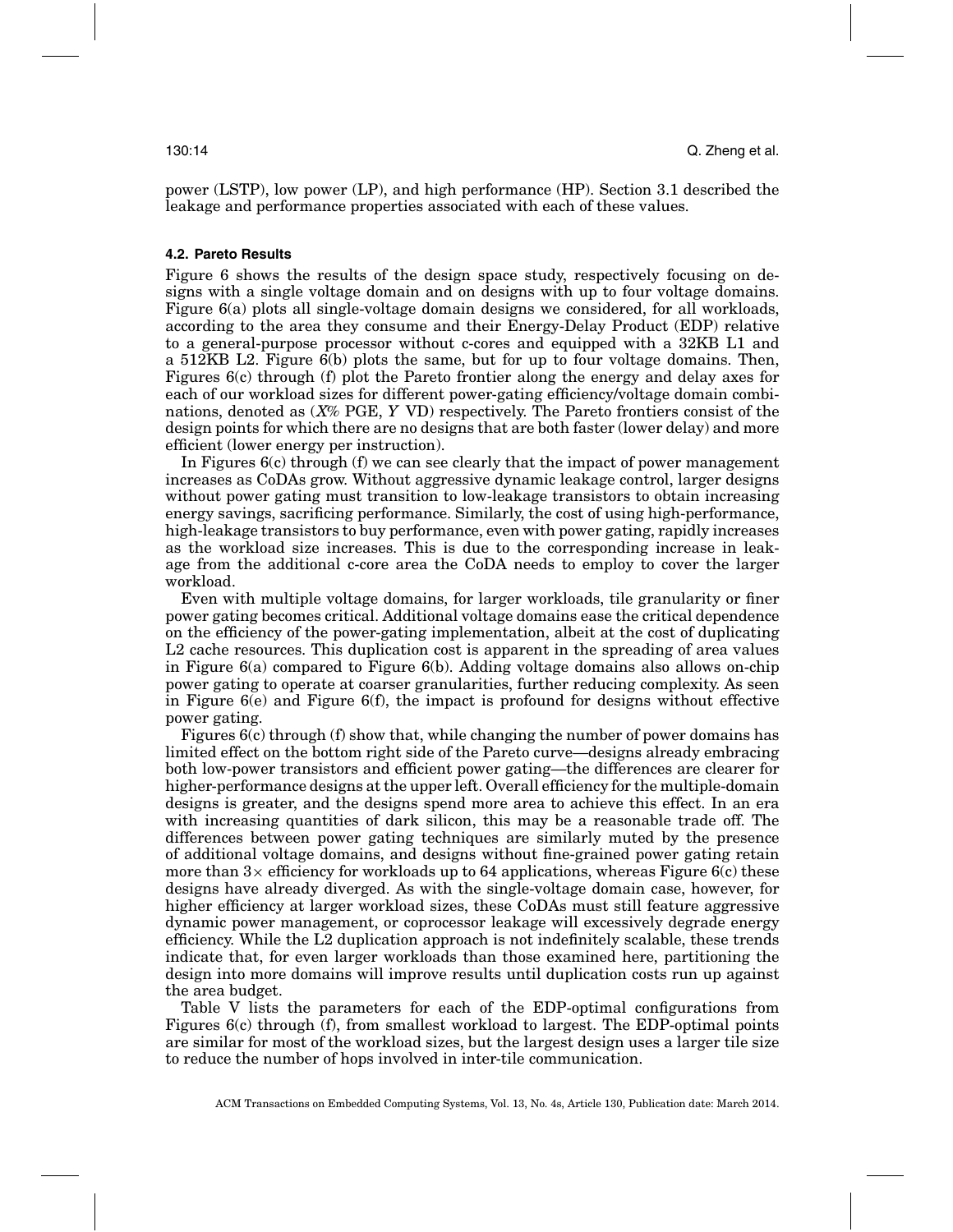

Fig. 6. *EDP vs. area and energy vs. delay over design space for each assumed power-gating efficiency and voltage domain count.* In (a) and (b) we plot EDP versus area over our entire design space for 1 and 4 voltage domains, respectively. Each point marks an averaged evaluation over one workload size for one design. We note different assumptions for power-gating efficiency with different shades and different workload sizes with different shapes. In (c) through (f) we plot the energy vs. delay Pareto curve for the four extreme points of our power-gating efficiency and voltage domain spaces for increasingly large workloads (8, 32, 64, and 128 applications, respectively). As the workload (and CoDA) grow larger, the power-gated and nonpower-gated Pareto lines diverge drastically.

ACM Transactions on Embedded Computing Systems, Vol. 13, No. 4s, Article 130, Publication date: March 2014.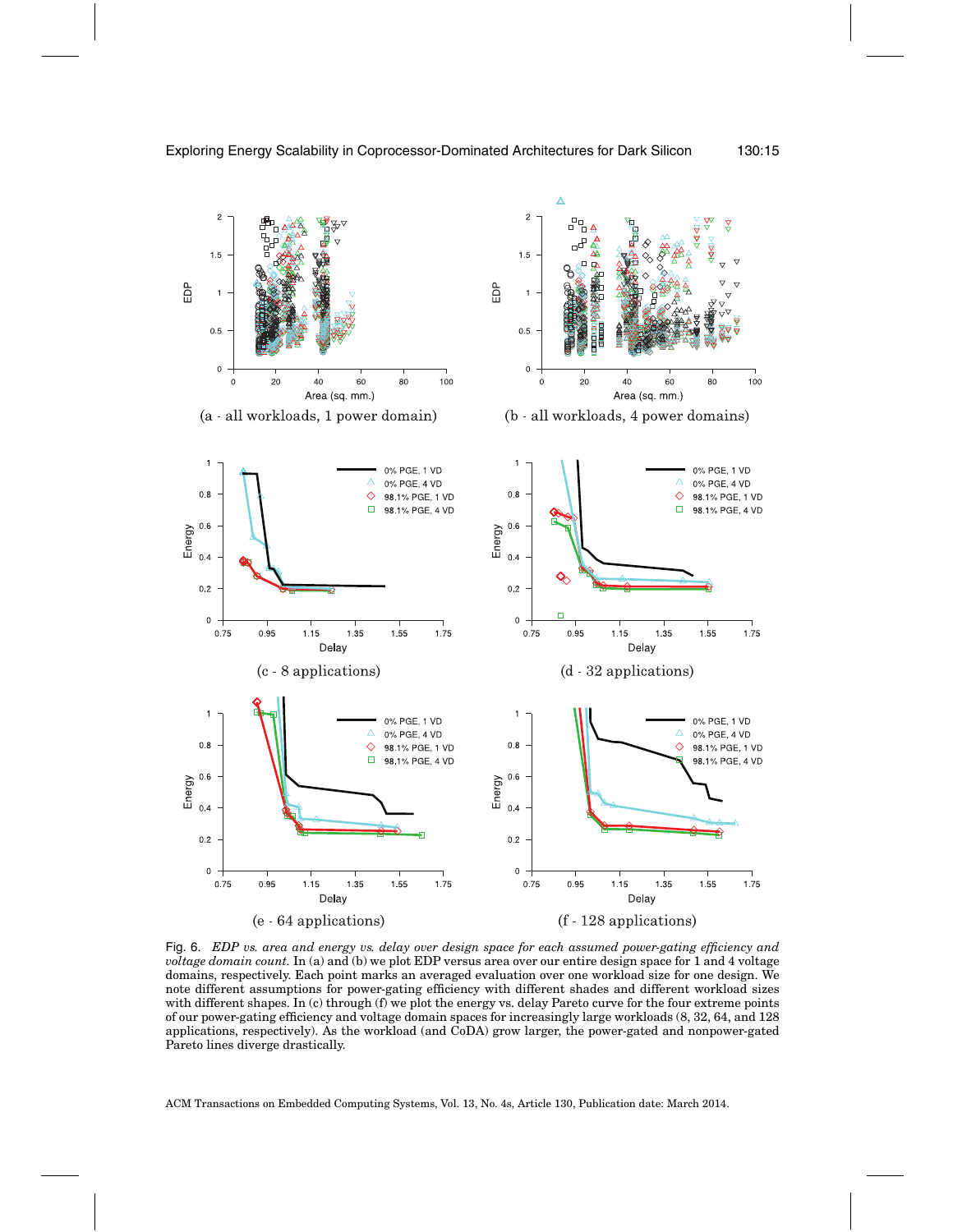| Apps     | L2   | L1          | Max. Tile    |    |                  |       |       |                                                     |                |      | Tiles   |
|----------|------|-------------|--------------|----|------------------|-------|-------|-----------------------------------------------------|----------------|------|---------|
| in       |      | Cache Cache | Area         | #  | #                | EDP   | Area  |                                                     | Speedup   Xtr. |      | per     |
| Workload | (KB) | (KB)        | $\rm (mm^2)$ |    |                  |       |       | Tiles $ C\text{-cores} $ vs. SW $ (mm^2) pJ/inst. $ | vs. SW         | Type | VD      |
| Baseline | 512  | 32          |              |    | $\boldsymbol{0}$ | 1.0   | 10.29 | 51.05                                               | 1.0            | HP   |         |
| 8        | 512  | 32          | 0.5          | 5  | 22               | 0.200 | 43.20 | 10.40                                               | 0.941          | LP   | $1-2$   |
| 16       | 512  | 16          | 0.5          | 9  | 44               | 0.206 | 45.20 | 9.97                                                | 0.857          | LP   | $2 - 3$ |
| 32       | 512  | 32          | 0.5          | 20 | 88               | 0.218 | 50.70 | 11.50                                               | 0.930          | LP   | 5       |
| 64       | 512  | 32          | 0.5          | 40 | 176              | 0.270 | 60.70 | 13.39                                               | 0.892          | LP   | 10      |
| 128      | 512  | 32          | 2.0          | 16 | 352              | 0.286 | 72.70 | 14.80                                               | 0.926          | LP   | 4       |

Table V. EDP-Optimal Designs

The parameters for the EDP-optimal CoDA design for each workload size.



Fig. 7. *Energy components of EDP-optimal designs.* We show the primary contributing energy components for the most efficient points in our design space as we scale the workload size, keeping coverage constant. For larger designs (covering larger workloads), leakage and interface overheads play a larger role, while compute energy progressively decreases due to transitioning to energy-efficient coprocessors.

#### **4.3. Overhead Growth as a Function of Workload Size**

Figure 7 shows how the components of overall energy consumption in the Paretooptimal CoDA designs change as the number of applications increases. It shows that, although a CoDA with sufficient c-cores to cover its workload can reduce compute energy by 94%, that compute energy becomes a tiny fraction of total energy. The culprit is leaking dark silicon (and Amdahl's Law). Even with voltage domains and 98% efficient power gating [Jotwani et al. 2010], the leakage accounts for nearly half of the energy consumption. The costs of traversing local and global interconnect and of accessing the L2 cache also contribute significant energy costs. In the case of the interconnect, the wires, rather than the logic, expend most of the energy.

There are two key takeaways from Figure 7. While it is obvious that managing leakage in a large chip like a CoDA would be important, it was not at all clear that, even with multiple power domains and 98% effective power gating, the leakage of *inactive* components would *remain* a sizeable overhead in total energy per instruction. Fortunately, the other key takeaway from Figure 7 is more positive: Despite the clear growth of overheads as CoDAs scale, they do scale. Even with its overheads, a CoDA covering 128 applications remains several times more efficient than running the software on a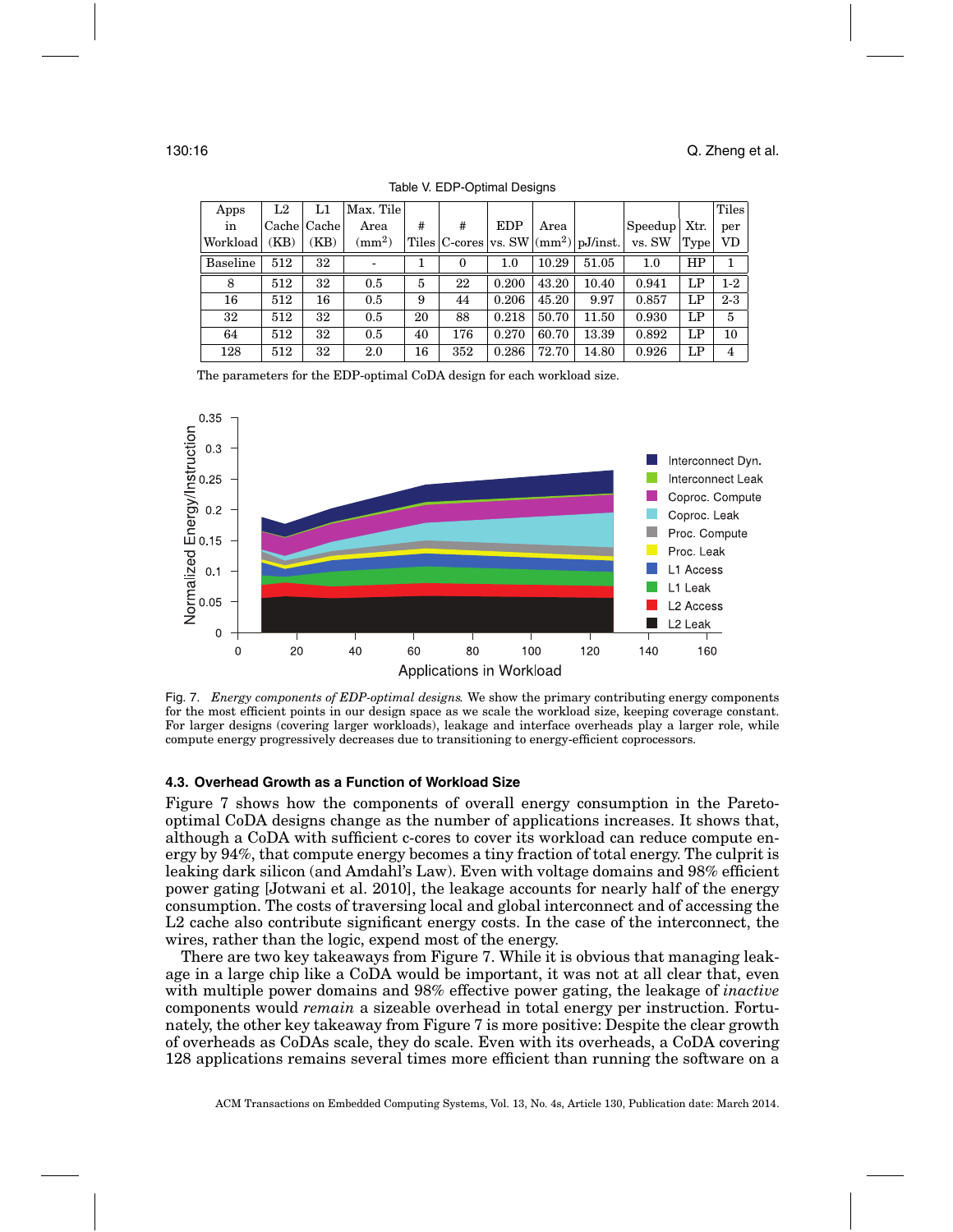Exploring Energy Scalability in Coprocessor-Dominated Architectures for Dark Silicon 130:17

general-purpose processor. For many domains, such as Android platforms, where 128 applications may be enough to cover over 80% of the total execution time [Goulding-Hotta et al. 2012], this means that CoDAs scale sufficiently well to be practical.

#### **4.4. Area Scaling and Defect Tolerance**

The potential for defect rates to increase as CoDAs grow is an interesting consideration. Since the original application can run unmodified on any tile's host processor without using any particular c-core, the CoDA design approach is highly resistant to defects in most on-chip components; known defective components will simply not be used. Indeed, the same mechanism that checks if a c-core is available in the face of contention can be used to seamlessly avoid execution on any components discovered to be defective. Thus, CoDAs gracefully decay with progressively higher defect rates, or as workloads shift away from their target: CoDAs retain functionality at all times and degrade in power and performance efficiency as a function of unusable c-cores. Because c-core usage in a CoDA is transparent to the programmer, this does not represent a usability or virtualization hurdle at the programming layer. Thus, while CoDAs, being larger, may have lower defect-free yields than smaller SoCs, even defective CoDAs are likely still highly usable. We envision that for CoDAs, rather than speed-binning, a key sorting policy may be coverage-binning based on the expected fraction of the workload that can successfully execute on c-cores.

# **5. CODAS AND CONCURRENCY**

Concurrent execution is now ubiquitous in computing platforms ranging from cell phones to data centers, so understanding the impact of multithreaded and multiprogram workloads on CoDAs (and vice versa) is essential. This section identifies the positive and negative impacts that multithreading has on CoDAs and describes several techniques to address the problems that can arise.

On the positive side, running multiple threads on a CoDA increases overall energy efficiency because it amortizes fixed energy costs, including those due to leakage, across the work from multiple threads. At the same time, however, concurrent threads raise the possibility of competition for c-cores. This can occur when two applications want access to a c-core that targets part of a shared library (e.g., glibc), or when two threads in the same application are executing the same function. In these cases, the "losing" thread will either execute on a general-purpose core, sacrificing efficiency, or wait, sacrificing performance. We assume that the scheduler always schedules the contending thread on a general-purpose core. More aggressive schedulers may use more complicated heuristics to dynamically decide whether to sacrifice energy or performance.

The amount of contention for c-cores depends on the number of instances of that c-core present in the CoDA and the number of threads that need access to it. The profiling process that identifies the "hot" functions to target with c-cores can also determine how many copies of each c-core are necessary to avoid contention.

Another concern for scaling up the number of threads on a CoDA is the utilization of available bandwidth and contention for communication resources. However, while the number of c-cores may rise rapidly, the maximum number of concurrent threads on a CoDA is limited to the number of tiles, which is more modest, the design in Table V with the lowest single-thread EDP uses 16 tiles.

Given that the memory system of each tile is blocking and in-order, the maximum number of outstanding misses at a time for this CoDA is 16, several of which may be resolved in the L2. RAW [Taylor et al. 2004], also with 16 tiles, an equivalent NoC, and a similar memory system (although it lacked L2 caches), saw less than 7% average performance degradation when executing SPEC workloads independently across all 16 of its tiles. In practice, we find that, because of the blocking nature of the L1, we do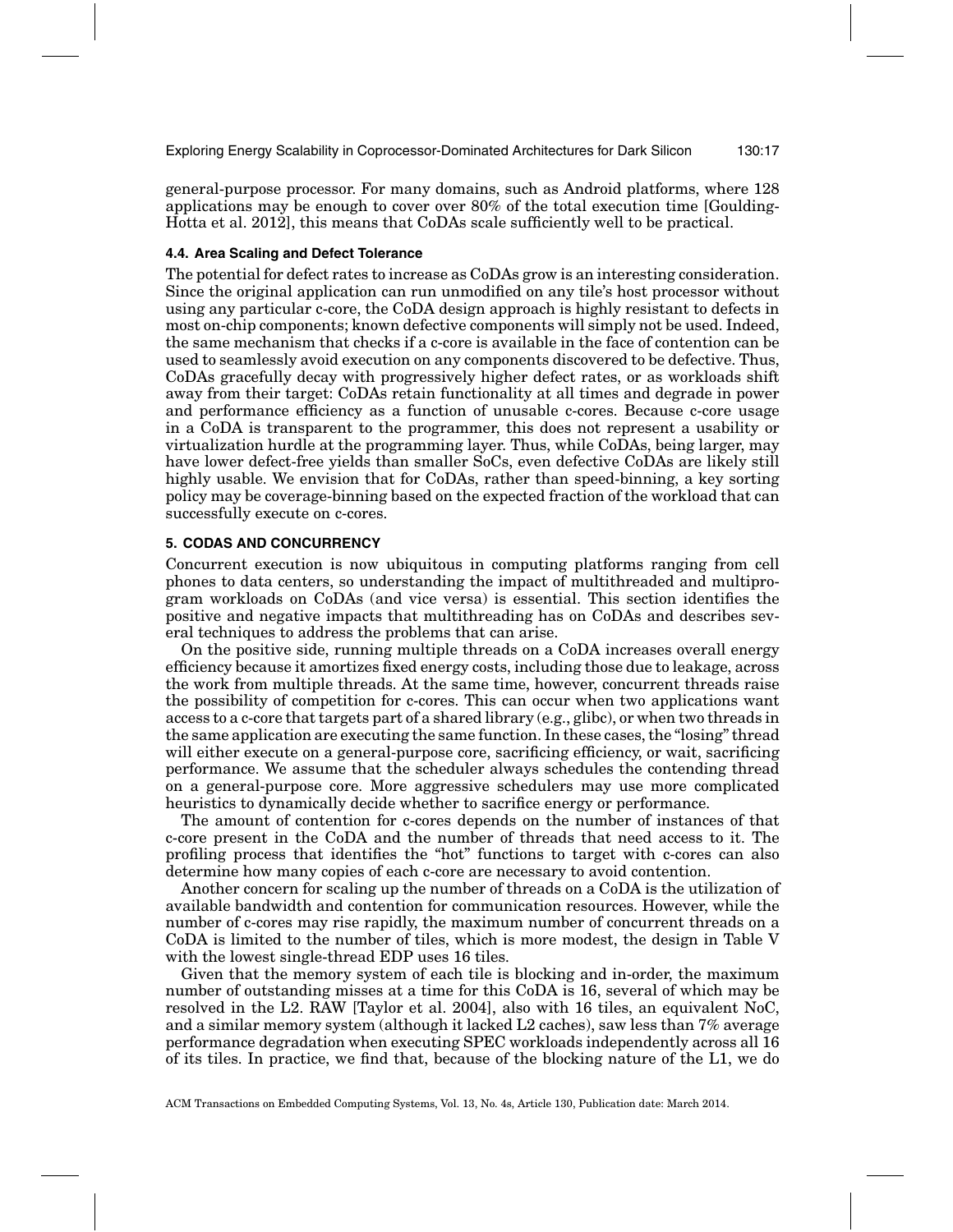

Fig. 8. *Off-chip memory bandwidth usage.* We calculate the average off-chip memory bandwidth needed by all the benchmarks, and calculate how it scales when we run more and more threads, assuming a uniform random distribution among our benchmarks. Between the in-order, blocking nature of the L1 caches that limits the rate of misses and the filtering effects of the L2 caches, the total off-chip bandwidth could be readily served by a small number of LPDDR2 channels.



Fig. 9. *The benefits of multithreading.* Total energy per instruction is the sum of the per-thread energy, shared energy overheads, and the energy from execution on a general-purpose core rather than a c-core because of contention. Overall, if the running workload is a good match for the CoDA, energy per instruction drops because multiple threads can amortize the leakage energy of idle, but still powered, components.

not significantly speed up the total rate of memory accesses leaving the L1 compared to the original software-only execution. Our own experiments indicate that in the average case for our workload, the average off chip bandwidth required is quite modest, as shown in Figure 8. Thus, contention due to workload mismatch is likely to dominate multithreading effects for this workload. We acknowledge that, for alternative workloads such as, for instance, running 16 copies of the MCF benchmark, bandwidth contention would be a primary determining factor in performance, since such a workload would require more than  $3\times$  the off-chip bandwidth of the one we consider.

#### **5.1. Target Workload Sensitivity**

If there is a mismatch between the profile measurements and the workload's needs "in the field," the benefits of amortizing fixed costs across threads will be lost. In our multithreading experiments, we consider two workload distribution scenarios. The first distribution scenario, *Uniform*, describes the case where all applications account for an equal share of execution time. In the second workload distribution scenario, *Nonuniform*, 10% of the applications account for 90% of execution time.

Figures 9 and 10 demonstrate the impact of contention and workload mismatch on energy efficiency. We begin by selecting a particular CoDA design: We use the CoDA that provided the best EDP from our design space for the uniform workload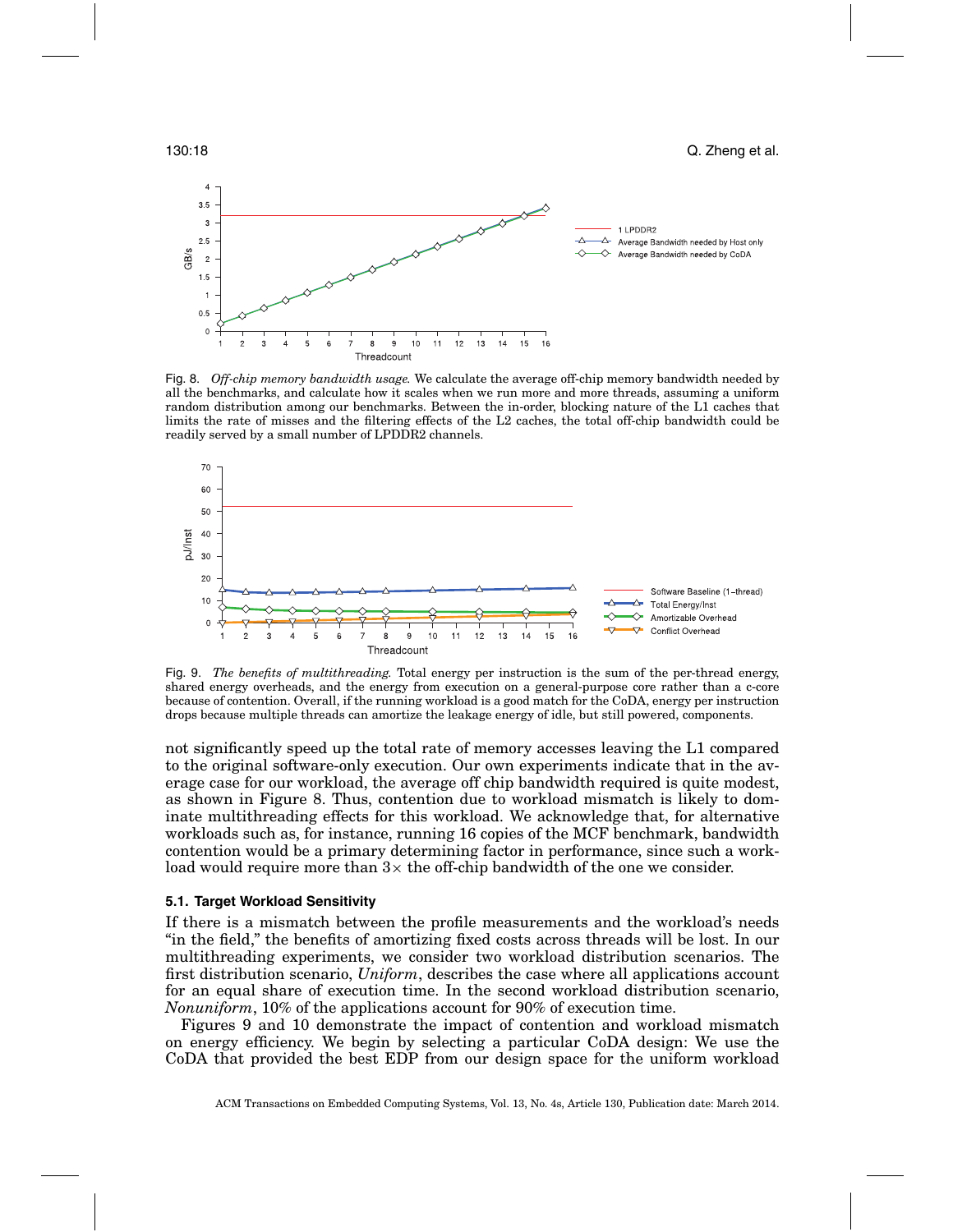

Fig. 10. *The cost of contention.* In this example, the running workload is a poor fit for the CoDA, resulting in high contention for a small number of c-cores. In this case, the conflict energy rises continuously, swamping the gains from amortizing shared energy overheads.

distribution scenario (i.e., the designer expected there to be very little contention) over the 128-program workload. The parameters for this design can be seen as the last row in Table V. As the CoDA has 16 tiles, it can support up to 16 simultaneous threads.

Figure 9 shows how energy per instruction for a fixed CoDA design changes as the number of concurrent threads increases for a workload matching the target distribution (i.e., there actually is very little contention). The graph shows total energy per instruction and two of its subcomponents: *amortizeable overhead* (i.e., fixed leakage costs that multiple threads can amortize), and *conflict overhead* (e.g., extra energy required to execute a thread on a general-purpose core rather than a c-core). For context, a constant line at the top of the graph depicts the energy per instruction for a single-threaded software execution.

The data show that adding three threads can reduce total energy per instruction by 9%. Beyond four threads, the rise in conflict energy overpowers the reduction in shared overhead. Running 16 threads will increase per-instruction energy by 5% over the single-threaded case.

Figure 10 shows energy efficiency for the same CoDA, designed for the uniform distribution scenario, but running a workload which follows the nonuniform distribution scenario, which creates a severe workload mismatch. The result is significantly higher contention and much lower energy efficiency. In this case, there is a long rise in energy per instruction due to growing conflict overhead. At 16 threads the energy per instruction has more than doubled. The conflict overhead rises much more rapidly in this case because the workload distribution differs so greatly from the training set.

#### **5.2. Mitigating Contention via C-Core Merging**

In most cases perfect profiling is impossible, and contention for c-cores is inevitable. However, we can take measures to reduce its impact. The simplest way to reduce the cost of contention is to replicate c-cores to provide "spares" that can absorb unexpected increases in demand. However, naively providing spare c-cores nearly doubles CoDA area and would decrease single-threaded efficiency by 23.4% due to increased leakage and interconnect overheads.

To reduce the area cost of replication we can exploit the fact that, in most cases, applications will need the "spare" c-cores infrequently. To exploit this observation, we can merge multiple spare c-cores, allowing a single spare to reduce the impact of contention for many different c-cores. Previous work [Venkatesh et al. 2011] describes how to merge c-cores. That approach automatically identifies target functions that are similar to one another such that generating a single coprocessor that can execute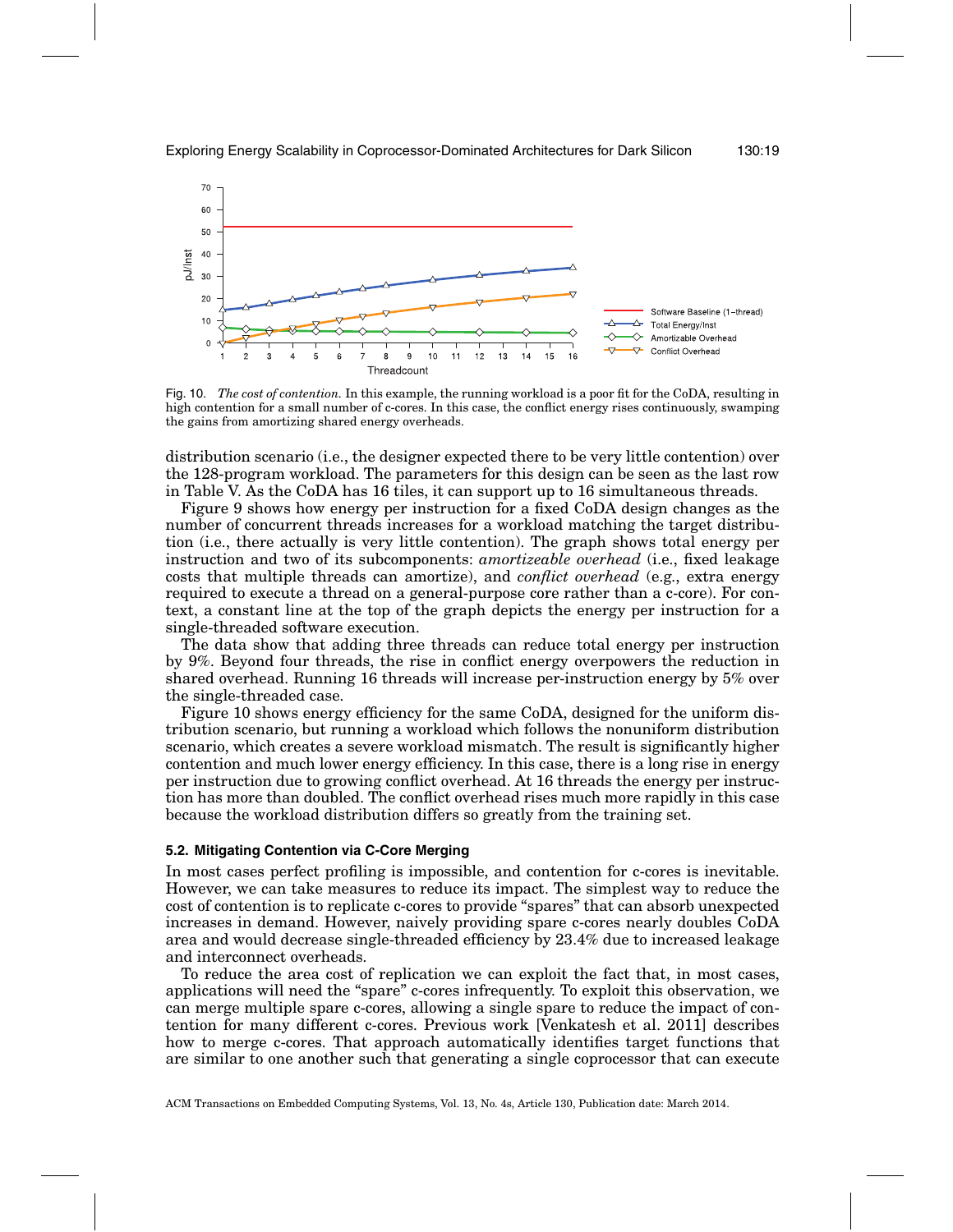

Fig. 11. *The benefits of spare c-cores.* Adding spare c-cores to CoDAs reduces the impact of contention and therefore energy per instruction. Merging the spare c-cores preserves most of the energy savings while reducing the area overhead for the spares.

either function would only be slightly larger and slightly less efficient than a dedicated c-core for each piece of code. That work shows that merging c-cores can reduce the area required to cover a given set of functions by 23% while reducing the energy efficiency of the specialized logic by 27%. Since the dynamic energy of the specialized logic represents a modest fraction of the total energy, this trade-off will often be beneficial for CoDAs targeting multithreaded workloads.

To quantify the benefits of merging, we created a CoDA that uses merged spares to provide twice as many of each type of c-core, at a cost of 41% additional area and a 15% reduction in single-threaded efficiency. Figure 11 plots the total energy per instruction of a CoDA with merged spares compared to the CoDA from Figures 9 and 10. Merging provides benefits for both the uniform (bottom two lines) and nonuniform (middle two lines) workload distributions. For the uniform case, providing spare c-cores improves energy efficiency by 7.4% at 16 threads. In the nonuniform case, where the workload is mismatched, the merged c-core CoDA improves energy efficiency by up to 22.1% (at 7 threads) and continues to provide a gain of 11.1% energy efficiency over a CoDA without merged spares at 16 threads.

# **6. RELATED WORK**

As the dark silicon problem grows, designers are increasingly integrating specialized coprocessors into general-purpose architectures. GPUs are an especially common addition, and the latest offerings from Intel and AMD directly integrate GPUs and processors on-chip. Many recent efforts [Luk et al. 2009; Owens et al. 2005; Wang et al. 2007] attempt to harness these heterogeneous platforms with language extensions like CUDA [Nickolls et al. 2008] and streaming frameworks such as Brook [Buck et al. 2004], but they focus primarily on highly parallel code and loosely coupled execution models.

Even flexible heterogeneous processing frameworks such as Intel's EXOCHI [Wang et al. 2007] face challenges in using 1000s of distinct coprocessors in one design: EXOCHI's uniform abstraction for sequencing execution across heterogeneous execution engines requires specialized compilers for each piece of target hardware. Recent efforts have focused on automating the production and use of specialized coprocessors [Venkatesh et al. 2010; Sampson et al. 2011]. These automatically generated coprocessors do not achieve the performance of hand-crafted accelerators, but they are very energy efficient and can target nearly arbitrary code, including irregular code that is difficult to parallelize.

Previous efforts to execute the majority of applications in hardware relied on reconfigurable fabrics rather than dedicated coprocessors. Tartan [Mishra et al. 2006] mapped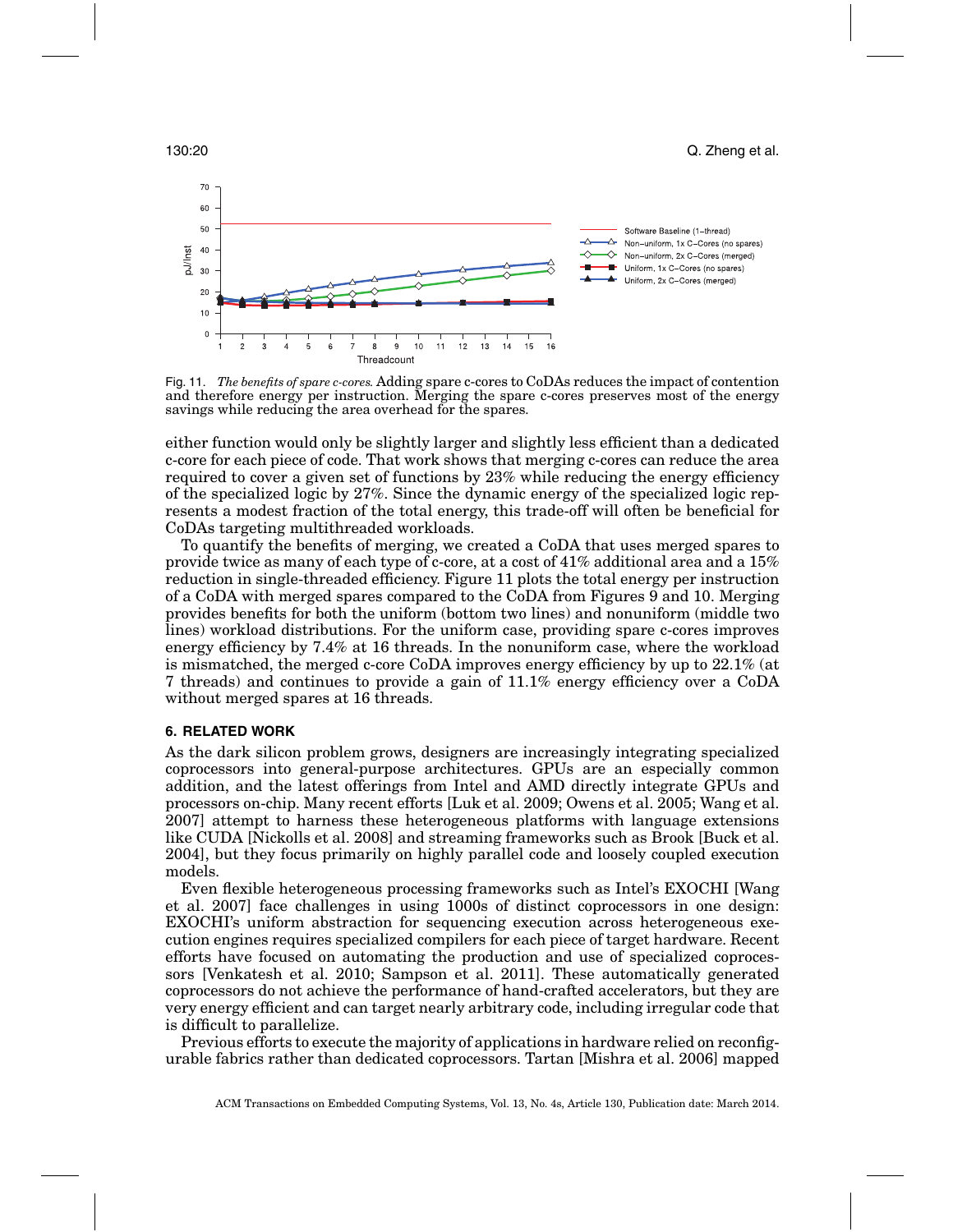Exploring Energy Scalability in Coprocessor-Dominated Architectures for Dark Silicon 130:21

entire programs onto a hierarchical coarse-grained asynchronous reconfigurable fabric. Reconfigurable logic allows for greater flexibility, but estimates in Mishra et al. [2006] showed fabric virtualization is necessary to map entire programs, and that adds performance and energy overheads.

Tiled architectures, such as Raw [Taylor et al. 2004], TRIPS [Sankaralingam et al. 2003], and WaveScalar [Swanson et al. 2007], are a common approach to improving scalability because they reduce wire delay. Scalable CoDA systems also use a tiled architecture for this reason and to distribute coprocessors among multiple memory and host interfaces. The authors of GreenDroid [Goulding et al. 2010; Goulding-Hotta et al. 2011] suggested tiling as a means of organizing a coprocessor-enabled system but did not investigate the scalability problems that this work identifies and addresses.

Hannig et. al [2011] describe a model for dynamically mapping computations to a heterogeneous MPSoC via an invasive computing paradigm. While CoDA systems could potentially benefit from such an exploration of parallel resources, the current CoDA approach focuses on reducing energy for primarily serial applications. Moreover, the CoDA approach is intentionally designed to work with completely unmodified legacy code, requiring only a mapping between the functions present in a program and the functions covered in hardware, allowing complete programmer transparency. The best approach to designing new programs written with CoDA systems in mind remains a topic of future research.

Like CoDAs, previous work [Allred et al. 2012] has also proposed a methodology to design multicore systems for dark silicon. While that work operates mainly on a architecturally identical core but individually optimized for different voltage-frequency domains, and only discuess the energy efficiency of the processing cores, CoDAs operate at much finer granularity and far greater scale over diverse processing elements. In this article, we not only discuss the processing cores, but also the cache system and the interconnections.

Previous work, such as Vuletic et al. [2006], that examined interactions between multithreading and coprocessors focused heavily on device virtualization and managing the local memories within accelerators. In contrast, the c-cores in a CoDA are coherent by default and do not have large private memories. C-cores can also use merging [Venkatesh et al. 2011] to mitigate resource contention by increasing the number of c-cores capable of running a given task without increasing the number of c-cores, rather than add full-fledged virtualization.

Previous works that sought to offload the majority of execution to coprocessors [Sampson et al. 2011; Venkatesh et al. 2010] utilized clock gating, but not power gating. As Figure 6 shows, power gating is critical to the efficiency of CoDAs targeting large workloads because so much silicon will sit idle and power gated almost all of the time. This requires designers to assume, from the outset, that all processing elements in CoDAs are in the deepest-sleep state possible by default. While sensor motes [Seok et al. 2008] and other energy-critical systems have long operated with such a model, it is not the traditional model for general-purpose processors.

## **7. CONCLUSION**

This work has examined the scalability challenges that arise with the integration of hundreds of specialized coprocessors into general-purpose architectures. Our systematic survey of the CoDA design space showed that scalable designs that cover over 100 applications can provide  $3.7\times$  improvements in energy and  $3.5\times$  improvements in energy delay across the entire workload. We found that the key limiters of the efficiency in scalable CoDA designs are leakage in dark silicon and overheads in the network and memory system that arise in large, tile-based designs.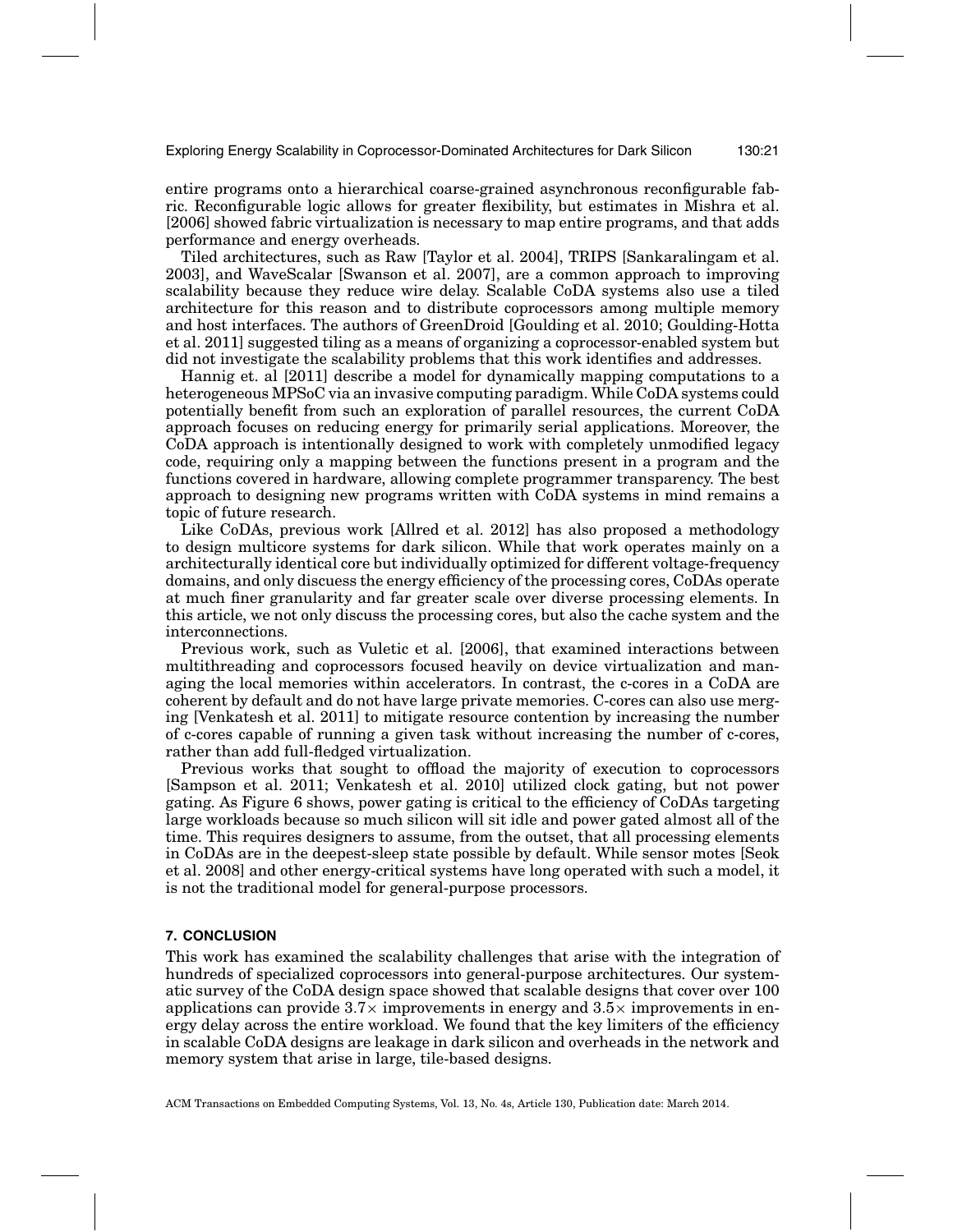The results suggest that contention among threads for shared coprocessors can limit efficiency gains, but that CoDAs can provide area-efficient "spare" coprocessors to provide up to  $3.8\times$  improvements in energy per instruction relative to a single-threaded workload by amortizing fixed leakage, interconnect, and memory system costs.

#### **REFERENCES**

- Jason Allred, Sanghamitra Roy, and Koushik Chakraborty. 2012. Designing for dark silicon: A methodological perspective on energy efficient systems. In *Proceedings of the ACM/IEEE International Symposium on Low Power Electronics and Design (ISLPED'12).* ACM Press, New York, 255–260.
- Mark Bohr and Kaizad Mistry. 2011. intel's Revolutionary 22 nm Transistor Technology. http://download. intel.com/newsroom/kits/22nm/pdfs/22nm-Details Presentation.pdf.
- Ian Buck, Tim Foley, Daniel Horn, Jeremy Sugerman, Kayvon Fatahalian, Mike Houston, and Pat Hanrahan. 2004. Brook for gpus: Stream computing on graphics hardware. *ACM Trans. Graph.* 23, 3, 777–786.
- Nathan Clark, Amir Hormati, and Scott Mahlke. 2008. VEAL: Virtualized execution accelerator for loops. In *Proceedings of the 35th Annual International Symposium on Computer Architecture (ISCA'08).* IEEE Computer Society, 389–400.
- Hamed F. Dadgour and Kaustav Banerjee. 2007. Design and analysis of hybrid nems-cmos circuits for ultra low-power applications. In *Proceedings of the 44th ACM/IEEE Design Automation Conference (DAC'07).* 306–311.
- Robert H. Dennard, Fritz H. Gaensslen, Hwa-Nien Yu, V. Leo Rideout, Ernest Bassous, and Andre R. Leblanc. 1974. Design of ion-implanted mosfet's with very small physical dimensions*. IEEE J. Solid-State Circ.* 9, 5, 256–268.
- Embedded Microprocessor Benchmark Consortium. 2002. Eembc benchmark suite. http://www.eembc.org.
- Hadi Esmaeilzadeh, Emily Blem, Renee S. Amant, Karthikeyan Sankaralingam, and Doug Burger. 2011. Dark silicon and the end of multicore scaling. In *Proceedings of the 38th Annual International Symposium on Computer Architecture (ISCA'11).* IEEE, 365–376.
- Nathan Goulding, Jack Sampson, Ganesh Venkatesh, Saturnino Garcia, Joe Auricchio, Jonathan Babb, Michael B. Taylor, and Steven Swanson. 2010. GreenDroid: A mobile application processor for a future of dark silicon. http://www.academia.edu/2384482/GreenDroid A mobile application processor for a future of dark silicon
- Nathan Goulding-Hotta, Jack Sampson, Ganesh Venkatesh, Saturnino Garcia, Joe Auricchio, Po-Chao Huang, Manish Arora, Siddhartha Nath, Vikram Bhatt, Jonathan Babb, Steven Swanson, and Michael B. Taylor. 2011. The greendroid mobile application processor: An architecture for silicon's dark future. *IEEE Micro* 31, 2, 86–95.
- Nathan Goulding-Hotta, Jack Sampson, Qiaoshi Zheng, Vikram Bhatt, Joe Auricchio, Steven Swanson, and Michael B. Taylor. 2012. GreenDroid: An architecture for the dark silicon age. In *Proceedings of the 17th Asia and South Pacific Conference on Design Automation (ASP-DAC'12).* IEEE, 100–105.
- Venkatraman Govindaraju, Chen-Han Ho, Tony Nowatzki, Jatin Chhugani, Nadathur Satish, Karthikeyan Sankaralingam, and Changkyu Kim. 2012. DySER: Unifying functionality and parallelism specialization for energy efficient computing. *IEEE Micro* 33, 5, 38–51.
- Frank Hannig, Sascha Roloff, Gregor Snelting, Jurgen Teich, and Andreas Zwinkau. 2011. Resource-aware programming and simulation of mpsoc architectures through extension of <sup>×</sup>10. In *Proceedings of the 14th International Workshop on Software and Compilers for Embedded Systems (SCOPES'11).* ACM Press, New York, 48–55.
- Nikos Hardavellas, Michael Ferdman, Babak Falsafi, and Anastasia Ailamaki. 2011. Toward dark silicon in servers. *IEEE Micro* 31, 4, 6–15.
- Michael B. Henry, Robert Lyerly, Leyla Nazhandali, Adam Fruehling, and Dimitrios Peroulis. 2011. MEMSbased power gating for highly scalable periodic and event-driven processing. In *Proceedings of the 24th International Conference on VLSI Design (VLSIDesign'11).* 286–291.
- Michael B. Henry and Leyla Nazhandali. 2010. From transistors to mems: Throughput-aware power gating in cmos circuits. In *Proceedings of the Design, Automation and Test in Europe Conference and Exhibition (DATE'10).* 130–135.
- IMOD Technology Overview. 2008. IMOD technology overview. http://www.qualcomm.com/common/ documents/white papers/QMT Technology Overview 12-07.pdf.
- Independent Jpeg Group. 2002. Library for jpeg image compression. http://www.ijg.org/.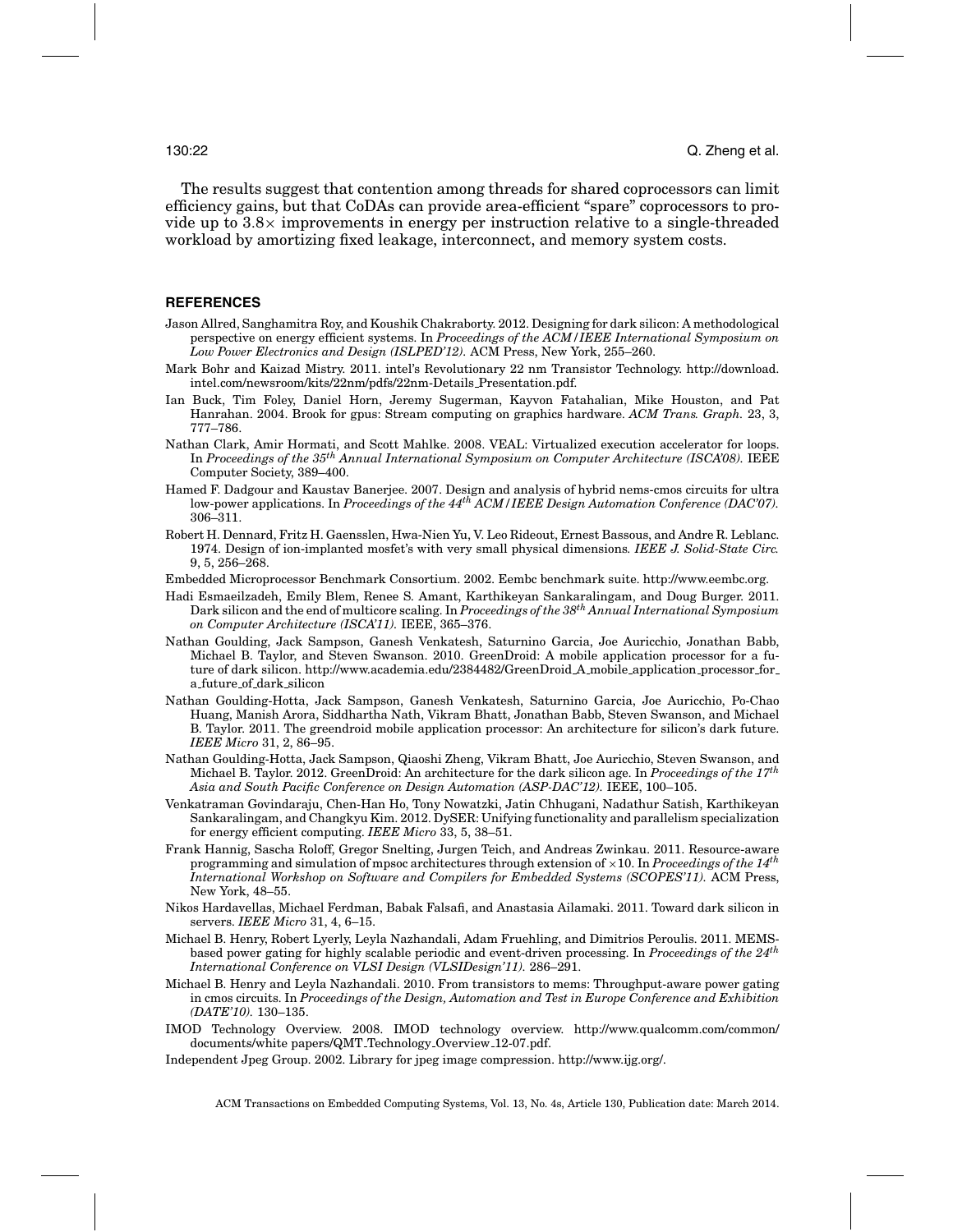- Ravi Jotwani, Sriram Sundaram, Stephen Kosonocky, Alex Schaefer, Victor Andrade, Greg Constant, Amy Novak, and Samuel Naffziger. 2010. An ×86-64 core implemented in 32nm soi cmos. In *Proceedings of the IEEE International Solid-State Circuits Conference Digest of Technical Papers (ISSCC'10).* 106–107.
- Chris Lattner and Vikram Adve. 2004. Llvm: A compilation framework for lifelong program analysis and transformation. In *Proceedings of the International Symposium on Code Generation and Optimization (CGO'04).* IEEE Computer Society, 75–86.
- Benjamin C. Lee, Engin Ipek, Onur Mutlu, and Doug Burger. 2009. Architecting phase change memory as a scalable dram alternative. In *Proceedings of the 36th Annual International Symposium on Computer rchitecture (ISCA'09).* ACM Press, New York, 2–13.
- Chi-Keung Luk, Sunpyo Hong, and Hyesoon Kim. 2009. Qilin: Exploiting parallelism on heterogeneous multiprocessors with adaptive mapping. In *Proceedings of the 42nd Annual IEEE/ACM International Symposium on Microarchitecture (Micro'09).* ACM Press, New York, 45–55.
- Mahim Mishra, Timothy J. Callahan, Tiberiu Chelcea, Girish Venkataramani, Seth C. Goldstein, and Mihai Budiu. 2006. Tartan: Evaluating spatial computation for whole program execution. *SIGOPS Oper. Syst. Rev.* 40, 5, 163–174.
- John Nickolls, Ian Buck, Michael Garland, and Kevin Skadron. 2008. Scalable parallel programming with cuda. In *Proceedings of the ACM SIGGRAPH Classes (SIGGRAPH'08).* ACM Press, New York, 1–14.
- John D. Owens, David Luebke, Naga Govindaraju, Mark Harris, Jens Krger, Aaron E. Lefohn, and Timothy J. Purcell. 2005. A survey of general-purpose computation on graphics hardware. In *Proceedings of the Eurographics State of the Art Reports*. 21–51.
- Jack Sampson, Ganesh Venkatesh, Nathan Goulding-Hotta, Saturnino Garcia, Steven Swanson, and Michael B. Taylor. 2011. Efficient Complex Operators for irregular codes. In *Proceedings of the 17th IEEE International Symposium on High Performance Computer Architecture (HPCA'11).* 491–502.
- Karthikeyan Sankaralingam, Ramadass Nagarajan, Haiming Liu, Changkyu Kim, Jaehyuk Huh, Doug Burger, Stephen W. Keckler, and Charles R. Moore. 2003. Exploiting ILP, TLP, and DLP with the polymorphous TRIPS architecture. In *Proceedings of the 30th Annual International Symposium on Computer Architecture (ISCA'03).* ACM Press, News York, 422–433.
- Semiconductor Industries Association. 2012. International technology roadmap for semiconductors. http://www.itrs.net/Links/2012ITRS/Home2012.htm.
- Mingoo Seok, S. Hanson, Yu-Shiang Lin, Zhiyoong Foo, Daeyeon Kim, Yoonmyung Lee, Nurrachman Liu, D. Sylvester, and D. Blaauw. 2008. The phoenix processor: A 30pw platform for sensor applications. In *Proceedings of the IEEE Symposium on VLSI Circuits*. 188–189.
- Standard Performance Evaluation Corporation. 2000. SPEC CPU 2000 benchmark specifications. SPEC2000 Benchmark Release. http://www.spec.org/.
- Standard Performance Evaluation Corporation. 2006. SPEC CPU 2006 benchmark specifications. SPEC2006 Benchmark Release. http://www.spec.org/.
- Steven Swanson, Andrew Schwerin, Martha Mercaldi, Andrew Petersen, Andrew Putnam, Ken Michelson, Mark Oskin, and Susan J. Eggers. 2007. The wavescalar architecture*. ACM Trans. Comput. Syst.* 25, 2, 4.
- Michael B. Taylor. 2012. Is dark silicon useful? Harnessing the four horsemen of the coming dark silicon apocalypse. In *Proceedings of the 49th ACM/IEEE Design Automation Conference (DAC'12).* ACM Press, New York, 1131–1136.
- Michael B. Taylor. 2013. A landscape of the new dark silicon design regime. *IEEE Micro* 33, 5, 8–19.
- Michael B. Taylor, Walter Lee, Jason Miller, David Wentzlaff, Ian Bratt, Ben Greenwald, Henry Hoffmann, Paul Johnson, Jason Kim, James Psota, Arvind Saraf, Nathan Shnidman, Volker Strumpen, Matt Frank, Saman Amarasinghe, and Anant Agarwal. 2004. Evaluation of the raw microprocessor: An exposed-wiredelay architecture for ilp and streams. In *Proceedings of the 31st Annual International Symposium on Computer Architecture (ISCA'04).* IEEE Computer Society, 2–13.
- Shyamkumar Thoziyoor, Naveen Muralimanohar, Jung Ho Ahn, and Norman P. Jouppi. 2008. CACTI 5.1. Tech. rep. HPL-2008-20. HP Labs, Palo Alto, CA. http://www.hpl.hp.com/techreports/2008/ HPL-2008-20.html.
- Ganesh Venkatesh, Jack Sampson, Nathan Goulding, Saturnino Garcia, Vladyslav Bryksin, Jose Lugo-Martinez, Steven Swanson, and Michael B. Taylor. 2010. Conservation cores: Reducing the energy of mature computations. In *Proceedings of the 15th International Conference Edition of ASPLOS on Architectural Support for Programming Languages and Operating Systems (ASPLOS'10).* ACM Press, New York, 205–218.
- Ganesh Venkatesh, Jack Sampson, Nathan Goulding-Hotta, Sravanthi K. Venkata, Michael B. Taylor, and Steven Swanson. 2011. QsCores: Trading dark silicon for scalable energy efficiency with quasi-specific